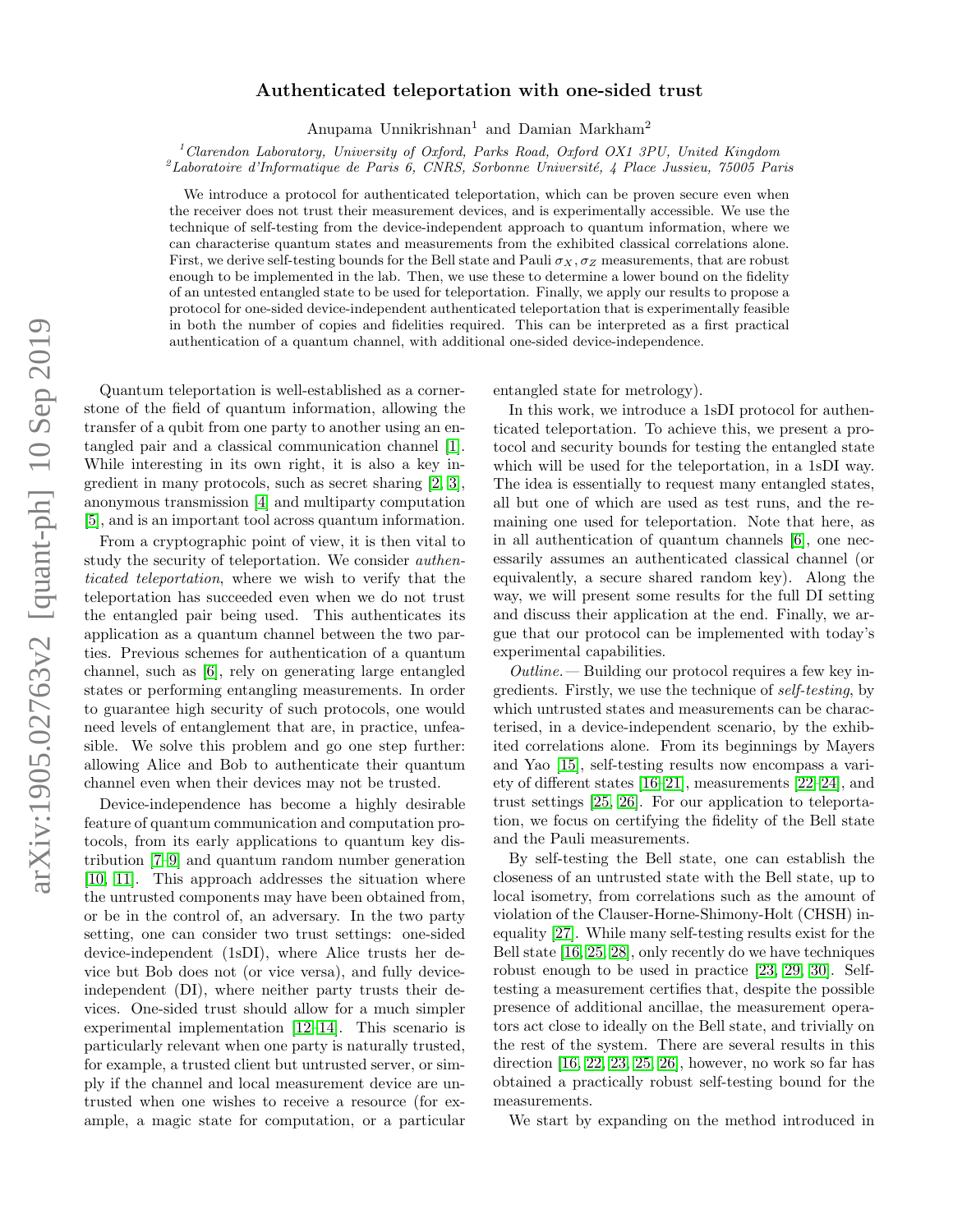[\[23\]](#page-5-11), known as the SWAP method, to derive full selftesting bounds for the Bell pair that incorporate both the state and Pauli  $\sigma_X, \sigma_Z$  measurements, in both the 1sDI and DI settings. Our new bounds are practically robust. However, in this approach they are not immediately adapted to our requirements for several reasons. Firstly, they are based on the common self-testing assumptions of an infinite number of independent runs, throughout which the untrusted components behave identically (iid). In a realistic, adversarial scenario, we cannot rely on such assumptions, and so by adapting the methods of [\[25,](#page-5-7) [31\]](#page-5-14), we remove these entirely. Secondly, the security statements that one achieves refer to the states that have been measured (hence cannot naively be used for ensuring the quality of the entangled pair used for teleportation). To address this, we incorporate a final, untested state in our analysis, and obtain a bound on the fidelity of teleportation using this state. This marks a departure from the usual self-testing works, which certify a state already consumed in the testing process. Recent work by Arnon-Friedman and Bancal [\[32\]](#page-5-15) also considered this in their non-iid entanglement certification scheme, however they focus on certifying distillable entanglement rather than quantifying the closeness of a state to the ideal.

To demonstrate the experimental feasibility of our protocol, we give explicit values of the parameters we require to certify any fidelity of the teleportation, giving both the number of states and the violation of the inequality required. These results are within current experimental limitations [\[33–](#page-5-16)[38\]](#page-5-17).

 $Self-testing. -$  Our first goal is to derive full, robust self-testing bounds for the Bell pair  $(|00\rangle + |11\rangle)/\sqrt{2}$  and Pauli measurements  $\sigma_X, \sigma_Z$ , thus adding to the work of [\[26\]](#page-5-8) in the 1sDI setting, and [\[23\]](#page-5-11) in the DI setting. In order to do so, we use the same framework as defined there.

In a device-independent scenario, one can only certify the state and measurements up to local isometry. Any local unitary transformation, or the presence of additional systems upon which the measurements act trivially, would result in the same correlations and so would not be detected. The dimension of the Hilbert space of the untrusted side is unrestricted, thus we can take the state to be pure and the measurements to be projective without loss of generality.

We start with considering the 1sDI setting. In this setting, it is relevant to look at steering correlations [\[39\]](#page-5-18). Colloquially speaking, a quantum system is said to exhibit steering if one party making local measurements can steer the qubit of the other party to a certain state. Analogous to the Bell inequality case, one can express this capacity via inequalities. For example, if Alice measures either one of the observables  $A_0$ ,  $A_1$ , and Bob in one of  $B_0, B_1$ , one is said to observe steering if the following

inequality [\[40\]](#page-5-19) is violated:

<span id="page-1-0"></span>
$$
|\langle A_0 B_0 \rangle + \langle A_1 B_1 \rangle| \le \sqrt{2}.\tag{1}
$$

A violation of the inequality implies entanglement between the two parties. Further, a maximal violation of 2 can be demonstrated for the Bell pair under consideration if the observables are  $A_0 = B_0 = \sigma_X, A_1 = B_1 =$  $\sigma_Z$ . We now give the definition of self-testing that we wish to make for the 1sDI setting, where the fidelity  $F(|\Theta\rangle, |\Omega\rangle) = |\langle \Theta|\Omega\rangle|^2.$ 

**Definition 1.** Let  $|\overline{\psi}\rangle$  denote the ideal Bell state, and  $\overline{M}_A, \overline{N}_B \in \{\sigma_X, \sigma_Z\}$  be the ideal Pauli measurements of Alice and Bob respectively. Let  $|\psi\rangle$  denote the untrusted shared state, and  $N_B \in \{X_B, Z_B\}$  be Bob's untrusted measurements. Given the parties observe a nearmaximal violation  $2 - \epsilon$  of the steering inequality [\(1\)](#page-1-0), we have achieved robust self-testing if there exists some isometry  $\Phi: \mathcal{H}_B \to \mathcal{H}_B \otimes \mathcal{H}_{B'}$  such that

<span id="page-1-2"></span><span id="page-1-1"></span>
$$
F\big(\text{tr}_B[\Phi(|\psi\rangle\langle\psi|)],|\overline{\psi}\rangle\big) \ge 1 - f(\epsilon) \qquad (2)
$$

$$
F\big(\text{tr}_B[\Phi(|\psi'\rangle\langle\psi'|)], \overline{M}_A \otimes \overline{N}_B|\overline{\psi}\rangle\big) \ge 1 - f'(\epsilon) \qquad (3)
$$

where  $|\psi'\rangle = \overline{M}_A \otimes N_B |\psi\rangle$  and  $f(\epsilon)$ ,  $f'(\epsilon)$  are known simple functions of  $\epsilon$ .

Note that, as is typical for self-testing statements, this bound effectively assumes an infinite number of iid copies of the state and measurements in order to approximate the violation and map it to the fidelity, and it is a statement on the state of the measured pairs.

We can define a similar statement for the DI setting, where now Alice's measurement  $M_A$  is also untrusted. In this case the parties must observe a nearmaximal violation of the CHSH inequality [\[27\]](#page-5-9), given by  $|\langle A_0B_0\rangle + \langle A_1B_0\rangle + \langle A_0B_1\rangle - \langle A_1B_1\rangle| \leq 2$ , and maximally violated at the Tsirelson bound of  $2\sqrt{2}$  [\[41\]](#page-5-20).

Our first aim is to determine forms of the functions  $f(\epsilon)$ ,  $f'(\epsilon)$ , for both the 1sDI and DI settings, that are practically robust i.e. give a non-trivial fidelity for experimentally observable violations of the inequality. For Equation [\(2\)](#page-1-1), such bounds for the state are already given in [\[23,](#page-5-11) [26\]](#page-5-8), by semidefinite programming (SDP) and the SWAP isometry. We use their method to derive new bounds which, for the measurements, are significantly more robust than previous analytical results [\[16,](#page-5-3) [25,](#page-5-7) [26\]](#page-5-8). Our results are given in Theorem [1.](#page-0-0)

- **Theorem 1.** (a) In the 1sDI setting, if the parties observe a 2− $\epsilon$  violation of the steering inequality [\(1\)](#page-1-0), then  $f(\epsilon) = 1.26\epsilon, f'(\epsilon) = 3.10\epsilon$ .
	- (b) In the DI setting, if the parties observe a  $2\sqrt{2} \epsilon$ violation of the CHSH inequality [\[27\]](#page-5-9), then  $f(\epsilon) =$  $1.19\epsilon, f'(\epsilon) = 3.70\epsilon.$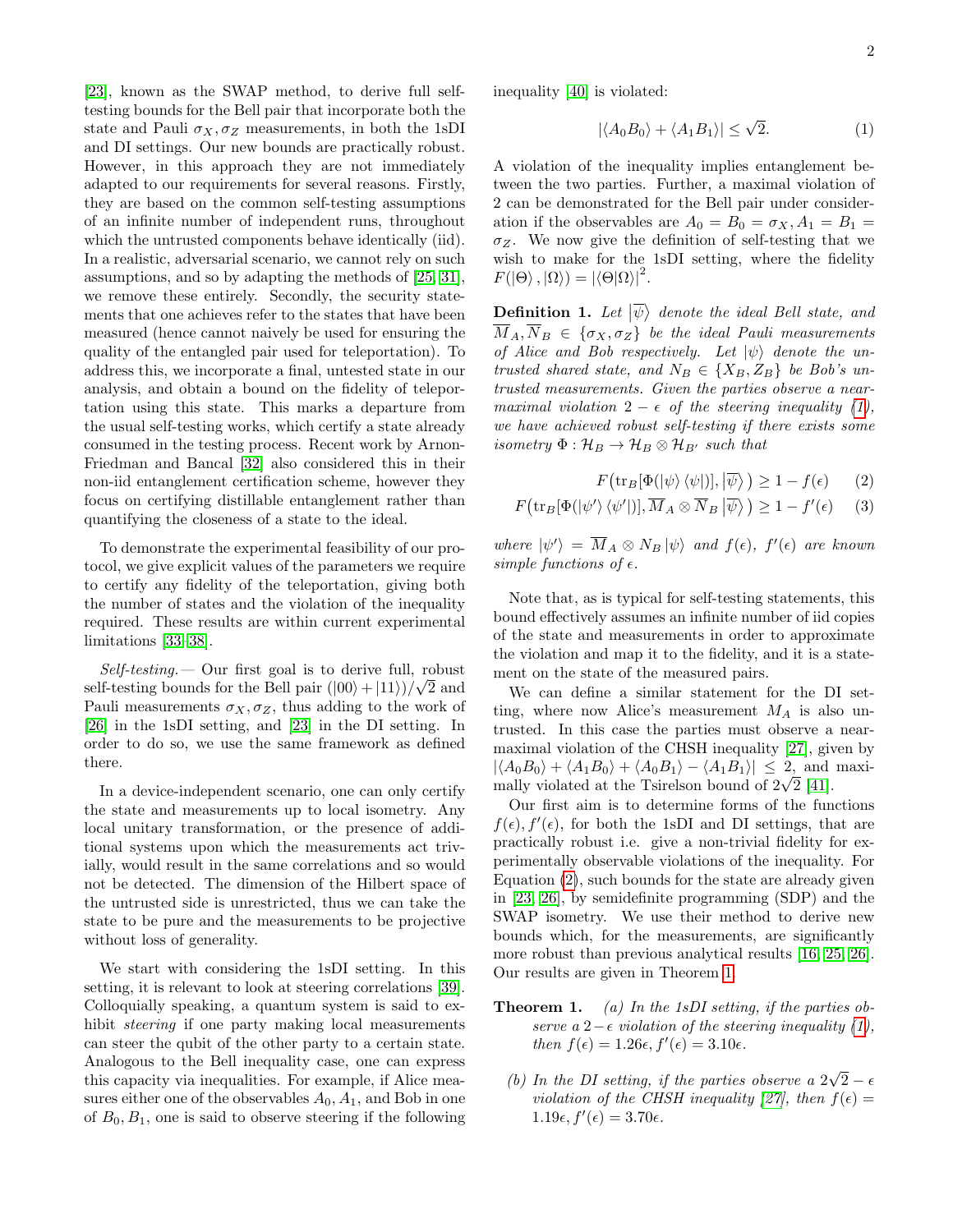*Proof sketch*. In the 1sDI case, let us denote  $E_{\mathsf{b}|y}$  as the projector associated with Bob measuring in setting y and getting outcome b. Then, Alice's resulting conditional state is represented by the assemblage given by  $\tau_{\text{b}|y} = \text{tr}_B(\mathbb{1}_A \otimes E_{\text{b}|y} | \psi \rangle \langle \psi |),$  which is equal to the resulting state times its probability. In the DI case, we also consider Alice's projector  $D_{a|x}$ , such that the probability distribution is given by  $p(\mathsf{a}, \mathsf{b} | \mathsf{x}, \mathsf{y}) = \text{tr}_{AB}(D_{\mathsf{a} | \mathsf{x}} \otimes$  $E_{\mathsf{b}|\mathsf{y}} |\psi\rangle \langle \psi|$ ).

We then adopt the techniques of [\[23\]](#page-5-11), where by applying the SWAP isometry, we determine expressions for the fidelity measures in Equations [\(2\)](#page-1-1) and [\(3\)](#page-1-2). We write our fidelity measures and inequality violations in terms of assemblage elements for the 1sDI setting, and expectation values of combinations of Alice and Bob's measurement operators for the DI setting (see Appendix A for more details). Next, we introduce a positive semidefinite variable  $\Gamma$ , which is the moment matrix from the Navascués-Pironio-Acín (NPA) hierarchy [\[42,](#page-5-21) [43\]](#page-5-22), constructed such that now, the fidelity and inequality expressions can be written as a function of Γ. Since we wish to obtain a lower bound on the fidelity measures, we then use an SDP to find the minimum value of our expressions for Equations [\(2\)](#page-1-1) and [\(3\)](#page-1-2) which are compatible with the amount of violation of the inequality.

As we shift from self-testing the state to the measurements, the size of  $\Gamma$  and the difficulty of the problem increases, particularly in constraining the structure of Γ. We solve this issue by automating the constraint generation step. The full proof is given in Appendix A.

From now on, we will denote the constant term by  $\alpha$ , such that the bounds in Theorem [1](#page-0-0) can be written as  $f(\epsilon)$ ,  $f'(\epsilon) = \alpha \epsilon$ , where  $\alpha$  depends on the trust setting and whether we wish to use the self-testing bound for the state, or both state and measurements.

Authenticated teleportation. — We are now ready to build our protocol for authenticated teleportation with untrusted devices. As mentioned, we cannot directly apply our results from Theorem [1,](#page-0-0) as they are valid under the assumptions of an infinite number of iid rounds (appearing in the use of expectation values in the SDP). In any experiment, by doing a finite number of runs we can only get an estimation of the expectation values required for our inequality. Thus, if we want to use Theorem [1](#page-0-0) to propose a realistic verification protocol, we must also determine the number of runs required to approximate the expectation values to our desired precision. We consider the case of the iid assumption, and then remove this altogether for the fully adversarial setting. In this way, we define a scheme for 1sDI authenticated teleportation in Protocol [1.](#page-2-0)

The main idea of Protocol [1](#page-2-0) is as follows. The source is asked for many copies of the Bell pair. One copy is randomly chosen that will be used, and the rest are tested for steering using inequality [\(1\)](#page-1-0). If it passes, the remain-

### Protocol 1 1sDI authenticated teleportation

- 1: Parameters  $\epsilon, q, x$  are agreed, depending on the experimental limitations, and the fidelity of teleportation that the parties wish to certify.
- 2: The source is instructed to prepare
	- $K = \lceil \frac{4q^2x}{\epsilon^2} \log \frac{1}{\epsilon} + 1 \rceil$  Bell pairs in the iid setting, or
	- $K = \lceil \frac{16q^2x}{\epsilon^2} \log \frac{1}{\epsilon} + 1 \rceil$  Bell pairs in the non-iid setting,

and send the shares to Alice and Bob.  $\lfloor \cdot \rfloor$  denotes the ceiling function.)

- 3: Alice randomly chooses a pair  $r$  to be used for the teleportation, and sends the value r to Bob.
- 4: Alice randomly divides the set of remaining pairs into two subsets,  $\mathbb{S}_0$  and  $\mathbb{S}_1$ , each of size  $\frac{K-1}{2}$ .
- 5: For each pair  $i \in \mathbb{S}_t$ :
	- (a) Alice measures observable  $A_t$  and gets outcome  $a_i$ .
	- (b) She tells Bob to measure observable  $B_t$  and he gets outcome  $b_i$ .
	- (c) Alice and Bob calculate their correlation for round i as  $\hat{C}_i = a_i b_i$ .
- 6: Alice and Bob calculate their average correlation over all rounds.
- <span id="page-2-0"></span>7: If their average correlation has deviation  $\epsilon$  from maximal violation of the steering inequality  $(1)$ , Alice uses pair r to teleport the secret to Bob.

ing pair is used to teleport. If the source and devices behave as they should, the tests will always pass, and the teleported state is perfect. On the other hand, if the source is malicious, it cannot know which pair will be used and which pairs will be tested, and so if it supplies non-ideal states, it will sometimes fail the test. Further, the self-testing statements for the test mean that Bob's security holds even with untrusted devices on Bob's side.

Theorem [2](#page-9-0) characterises the final untested state that is used as the quantum resource for teleportation, for both the case where we assume an iid source and the non-iid setting. Our proof for the non-iid case is based on techniques from [\[25\]](#page-5-7) to certify the fidelity of any randomly chosen state, as opposed to at least one state as in [\[23\]](#page-5-11).

Theorem 2. The fidelity of the entangled state used for teleportation in step 7 of Protocol [1](#page-2-0) (up to local isometry) is bounded in the iid setting with probability at least  $(1 \epsilon^x$ ) by

$$
F \ge 1 - \alpha \left[ \frac{2\epsilon}{q} + \epsilon \right],\tag{4}
$$

and in the non-iid setting with probability at least  $(1 -$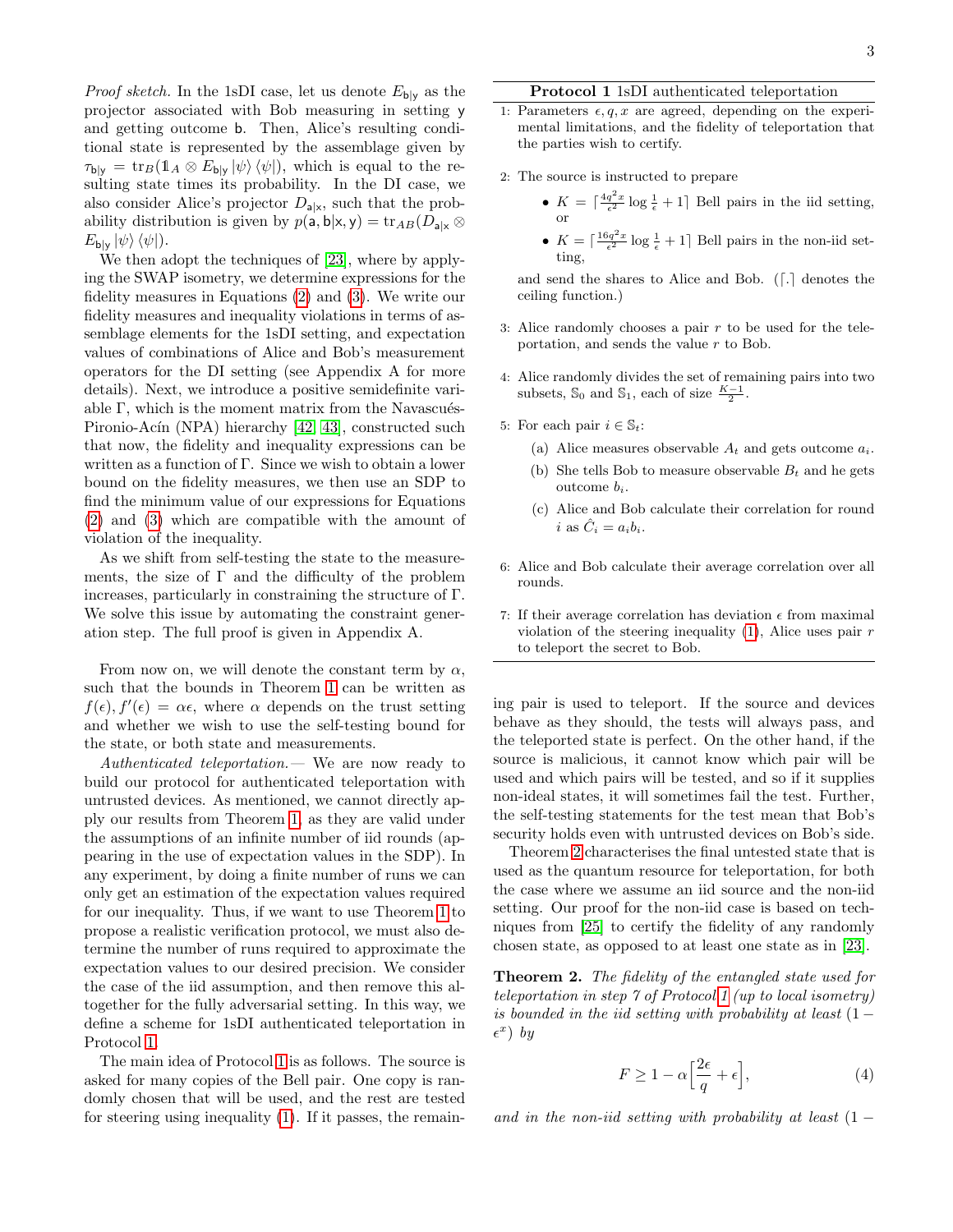$$
\epsilon^x (1 - \sqrt{\alpha \left[ \frac{2\epsilon}{q} + \frac{\epsilon}{2} + \frac{4q^2x\epsilon \log \frac{1}{\epsilon} + 2\epsilon^2}{8q^2x \log \frac{1}{\epsilon} + \epsilon^2} \right]}) \, by
$$

$$
F \ge 1 - \sqrt{\alpha \left[ \frac{2\epsilon}{q} + \frac{\epsilon}{2} + \frac{4q^2x\epsilon \log \frac{1}{\epsilon} + 2\epsilon^2}{8q^2x \log \frac{1}{\epsilon} + \epsilon^2} \right]},\qquad(5)
$$

where  $\alpha = 1.26$ .

Proof sketch. In Protocol [1,](#page-2-0) the final Bell pair is accepted in step 7 if, for all previous tested pairs, the measured average correlation was  $\epsilon$ -close to the correlation for an ideal pair. Our aim is to use this information to bound the fidelity of the final untested state to be used for teleportation.

First, following the method of [\[25\]](#page-5-7), we determine the closeness between the true correlation (i.e. the expectation value) and the ideal correlation, using this measured correlation. In the iid case, we do this by taking the measurement outcomes to be independent random variables, and then using the Chernoff-Hoeffding bound [\[44,](#page-5-23) [45\]](#page-5-24). In the non-iid case, we instead use the martingale approach of Pironio et al. [\[11\]](#page-4-9) and apply the Azuma-Hoeffding inequality [\[45,](#page-5-24) [46\]](#page-5-25).

In our analysis, we also take into account the untested state r, which is straightforward if we assume an iid source. For the non-iid case, we do this by considering the maximum hypothetical deviation from the ideal correlation as in [\[31\]](#page-5-14).

At this stage, we have an expression for the amount of violation of our steering inequality from the measured average correlations. Then, we apply our result from Theorem [1](#page-0-0) to bound the fidelity of the average state. Our final result is a bound on any state prepared by the source, including state r which is used for teleportation.

We introduce the parameters  $q, x$  in order to tailor our protocol to possible experimental implementations, depending on the relative ease of generating many states or observing a high inequality violation. The full proof is given in Appendix B.

The bound on the fidelity of teleportation directly follows from this, as given in Corollary [3.](#page-3-0)

# <span id="page-3-0"></span>Corollary 3. The fidelity of the teleported state (up to local isometry) in Protocol [1](#page-2-0) is lower-bounded by Theorem [2.](#page-9-0)

Proof. It is known that the fidelity of teleportation is at least as high as the fidelity of the entangled state used for teleportation [\[47\]](#page-6-0), thus our bound on the entangled state also holds for the teleported state.

There is some flexibility in the protocol which would not affect our results. For example, we have written it such that Alice chooses the pair  $r$ , and essentially runs the protocol, but this can be easily changed to Bob, or a third party. Furthermore, as in [\[6,](#page-4-5) [48\]](#page-6-1), it is possible to make the protocol less interactive by replacing the communication between Alice and Bob with shared random strings, indicating which copy to use for the teleportation, and which measurement setting to test each copy with.

In the way that we propose our protocol above, a quantum memory is needed to store the copies until they are tested or used. To override this experimentally difficult requirement, the source can generate Bell pairs on-the-fly, and the parties either test or use each pair depending on the chosen  $r$ . In this case, since we may not have checked for our desired inequality violation before the teleportation step (for example, if  $r = 1$  we immediately use the state before any testing), we run the risk of teleporting through a bad quantum channel. However, once we know our inequality violation at the end of the protocol, we can compute a bound on the fidelity of the teleportation from Theorem [2.](#page-9-0) Alternatively, we could modify our protocol in the style of Pappa et al. [\[49\]](#page-6-2). Here, one uses the state with probability  $2^{-K}$  in each of the K rounds and tests otherwise, and the parties abort if any test fails. This would require an adaptation of the above proof.

Finally, we note that the CHSH inequality can also be used to witness steering. The analysis of Protocol [1](#page-2-0) in this case, including the number of pairs required, follows from the proof of Theorem [2](#page-9-0) by applying the relevant self-testing result, and is given in Appendix C.

 $Discussion$  and experimental feasibility.  $-$  First, we compare the security and resources required in our protocol alongside that of [\[6\]](#page-4-5). While the protocol in [\[6\]](#page-4-5) has an exponential scaling with the security parameter, the size of the encoding, effectively the entanglement, increases with the desired security level. On the other hand, our protocol only uses multiple copies of the Bell pair. As we outline below, due to the ease of generating entangled pairs (compared to high entanglement), our protocol is practically feasible. Furthermore, it is secure even in the case where devices are not trusted, not dealt with in [\[6\]](#page-4-5).

Next, we discuss our self-testing results for the Pauli measurements, given as a fidelity measure. Using a steering inequality violation of at least 1.94 in the 1sDI case, or a CHSH violation of 2.78 in the DI case, one can certify a fidelity greater than 80%. As such high Bell violations have been observed [\[35,](#page-5-26) [38\]](#page-5-17), our bounds are sufficiently robust to be experimentally useful.

To facilitate comparison with previous works, our bounds in Theorem [1](#page-0-0) are given in the same form as the literature in Table III (Appendix A). We see that we have improved upon all existing full self-testing bounds for the state and measurements in both the 1sDI and DI settings. Kaniewski's analytical approach [\[30\]](#page-5-13) used a different isometry than SWAP and resulted in a better bound for the state in the DI setting. Any improved selftesting bound can directly be used to bound the fidelity of teleportation in our protocol using Corollary [3](#page-3-0) and the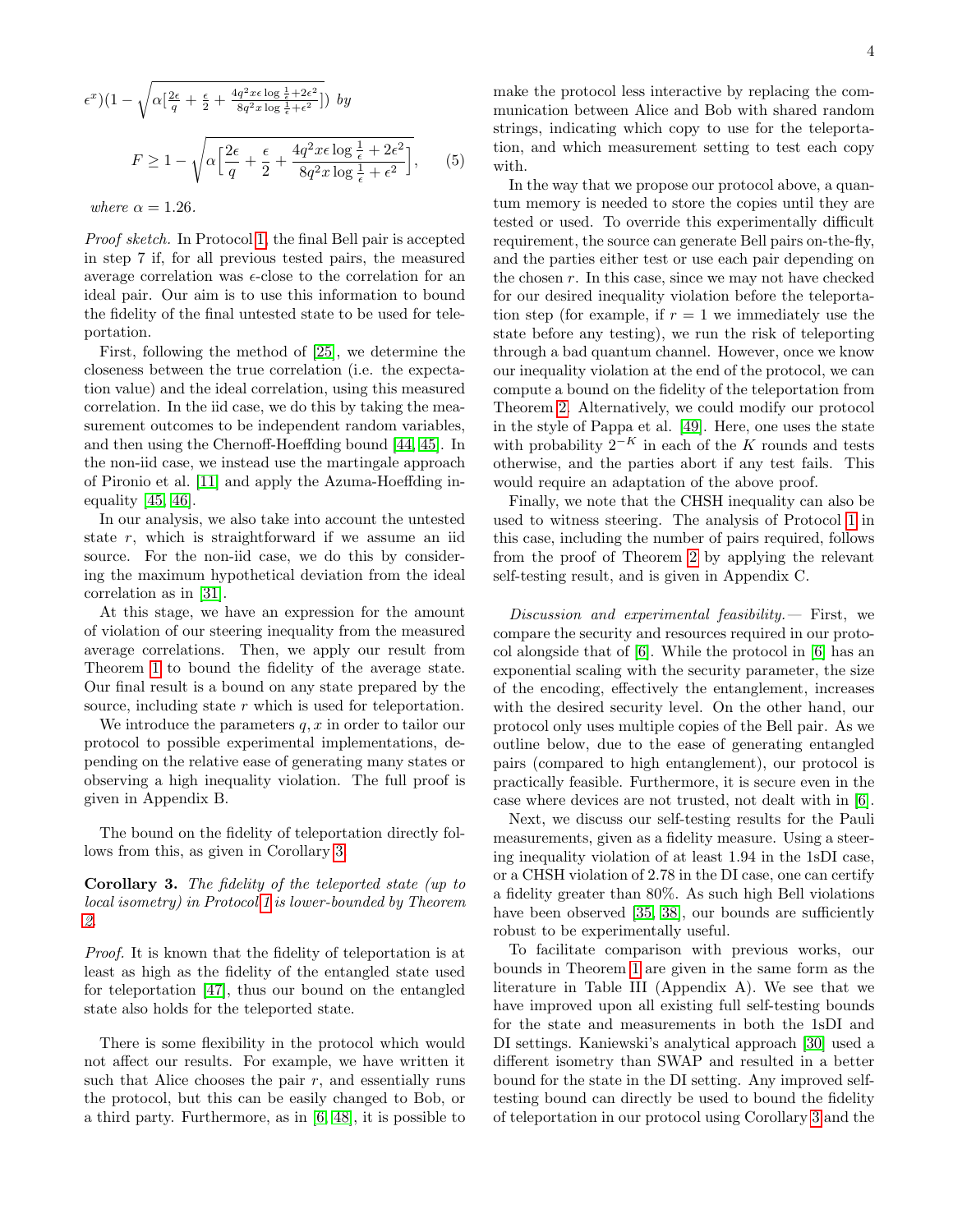parameter  $\alpha$ .

We will now assess the experimental feasibility of Protocol [1.](#page-2-0) In order to improve upon teleportation by classical communication, we require the fidelity of teleportation to be greater than  $\frac{2}{3}$  [\[50\]](#page-6-3). For example, 1sDI authenticated teleportation could be demonstrated, under the iid (non-iid) assumption, by observing a steering inequality violation of 1.75  $(1.92)$  using  $10^5$   $(10^8)$ copies. If, instead, the CHSH inequality was used as the test, one would require a violation in the iid (noniid) setting of 2.49  $(2.73)$  with  $10^6$   $(10^8)$  copies. (See Figure 2 in Appendix C for a plot of the full results). Such results could be demonstrated using Werner states  $\rho(v) = v \, |\overline{\psi}\rangle \langle \overline{\psi}| + (1 - v) \frac{1}{4}$  with visibility  $v \ge 0.88$  in the iid and  $v \geq 0.96$  in the non-iid settings, which is well within experimental limitations. However, any implementation will also be subject to other imperfections and losses, such as in the photon detection efficiency. Using previous experimentally demonstrated violations of the steering inequality with two measurement settings [\[36,](#page-5-27) [37\]](#page-5-28), in the iid scenario one could certify a teleportation fidelity of at least 60%. The relative abundance of experimental work on the CHSH inequality shows that the number of copies and violation (even in the non-iid setting) required for our scheme could be demonstrated in existing labs, for example [\[33,](#page-5-16) [34,](#page-5-29) [38\]](#page-5-17). Additionally, the number of copies required by our finite analysis is sufficiently high so as to provide a good enough estimate of the quantum distribution, meaning that we do not need to employ regularisation methods as in [\[51\]](#page-6-4). Our scheme is thus the first authenticated teleportation protocol that is practical in its robustness, implementable with existing experimental setups, and further, tolerates untrusted devices.

We now comment on possible extensions of this work. Note that our protocol is a one-sided device-independent method of authenticating the quantum channel in teleportation. One can use our results to do a fully DI test of the Bell pair (the required parameters are in Appendix C), but in order to build a fully device-independent teleportation scheme, we must also consider self-testing of Alice's Bell state measurement. Recently, Renou et al. [\[52\]](#page-6-5) and Bancal et al. [\[53\]](#page-6-6) have focused on this particular problem. While [\[53\]](#page-6-6) gives practically robust bounds, they still assume iid and infinite runs, as is common in self-testing. Thus, we cannot directly apply these results to our protocol, and it remains as further work.

We note that we have not considered the detection loophole in this work, and so have implicitly assumed sufficiently high detection efficiencies (as discussed in [\[56\]](#page-6-7), in a cryptographic setting we need not be concerned with other loopholes). An extension of our work that closes the detection loophole could take the no-detection events into account in the steering inequality, as was experimentally demonstrated in [\[57](#page-6-8)[–60\]](#page-6-9). Although these reported violations are not yet high enough to demonstrate our scheme in a loophole-free manner, we expect that the development of 1sDI protocols will stimulate experimental efforts to achieve this in the near future. In fact, investigating other steering inequalities, possibly with more measurement settings, could prove useful in further optimising our protocol for experimental implementation. However, for the CHSH inequality, it is already possible to achieve high violations while closing the detection loophole [\[34\]](#page-5-29).

Finally, we emphasise that teleportation is not the only application of our work. Our results in Theorem [2](#page-9-0) for the 1sDI setting, and in Appendix C for the DI setting, give a bound on the fidelity of the final untested state, which can then be used for a variety of other applications such as verified quantum computation.

Acknowledgements. We thank Matty Hoban, Alexandru Gheorghiu, Eleni Diamanti, Simon Neves, Adeline Orieux and Valerio Scarani for fruitful discussions. We acknowledge support of the EPSRC and the ANR through the ANR-17-CE24-0035 VanQute project.

- <span id="page-4-0"></span>[1] C. H. Bennett, G. Brassard, C. Crépeau, R. Jozsa, A. Peres, and W. K. Wootters, "Teleporting an unknown pure quantum state via dual classical and Einstein-Podolsky-Rosen channels," Physical Review Letters, vol. 70, no. 13, 1993.
- <span id="page-4-1"></span>[2] M. Hillery, V. Buzek, and A. Berthiaume, "Quantum secret sharing," *Physical Review A*, vol. 59, 1999.
- <span id="page-4-2"></span>[3] R. Cleve, D. Gottesman, and H.-K. Lo, "How to share a quantum secret," Physical Review Letters, vol. 83, 1999.
- <span id="page-4-3"></span>[4] M. Christandl and S. Wehner, "Quantum anonymous transmissions," Proceedings of 11th ASIACRYPT, pp. 217–235, 2005.
- <span id="page-4-4"></span>[5] C. Crépeau, D. Gottesman, and A. Smith, "Secure multiparty quantum computation," Proceedings of STOC, 2002.
- <span id="page-4-5"></span>[6] H. Barnum, C. Crépeau, D. Gottesman, A. Smith, and A. Tapp, "Authentication of quantum messages," Proceedings of the 43rd Annual IEEE Symposium on the Foundations of Computer Science, pp. 449–458, 2002.
- <span id="page-4-6"></span>[7] J. Barrett, L. Hardy, and A. Kent, "No signalling and quantum key distribution," Physical Review Letters, vol. 95, p. 10503, 2005.
- [8] A. Acín, N. Brunner, N. Gisin, S. Massar, S. Pironio, and V. Scarani, "Device-independent security of quantum cryptography against collective attacks," Physical Review Letters, vol. 98, pp. 1–5, 2007.
- <span id="page-4-7"></span>[9] U. Vazirani and T. Vidick, "Fully device independent quantum key distribution," Physical Review Letters, vol. 113, pp. 1–24, 2014.
- <span id="page-4-8"></span>[10] R. Colbeck, *Quantum And Relativistic Protocols For Se*cure Multi-Party Computation. PhD thesis, University of Cambridge, 2006.
- <span id="page-4-9"></span>[11] S. Pironio, A. Acín, S. Massar, A. Boyer De La Giroday, D. N. Matsukevich, P. Maunz, S. Olmschenk, D. Hayes, L. Luo, T. A. Manning, and C. Monroe, "Random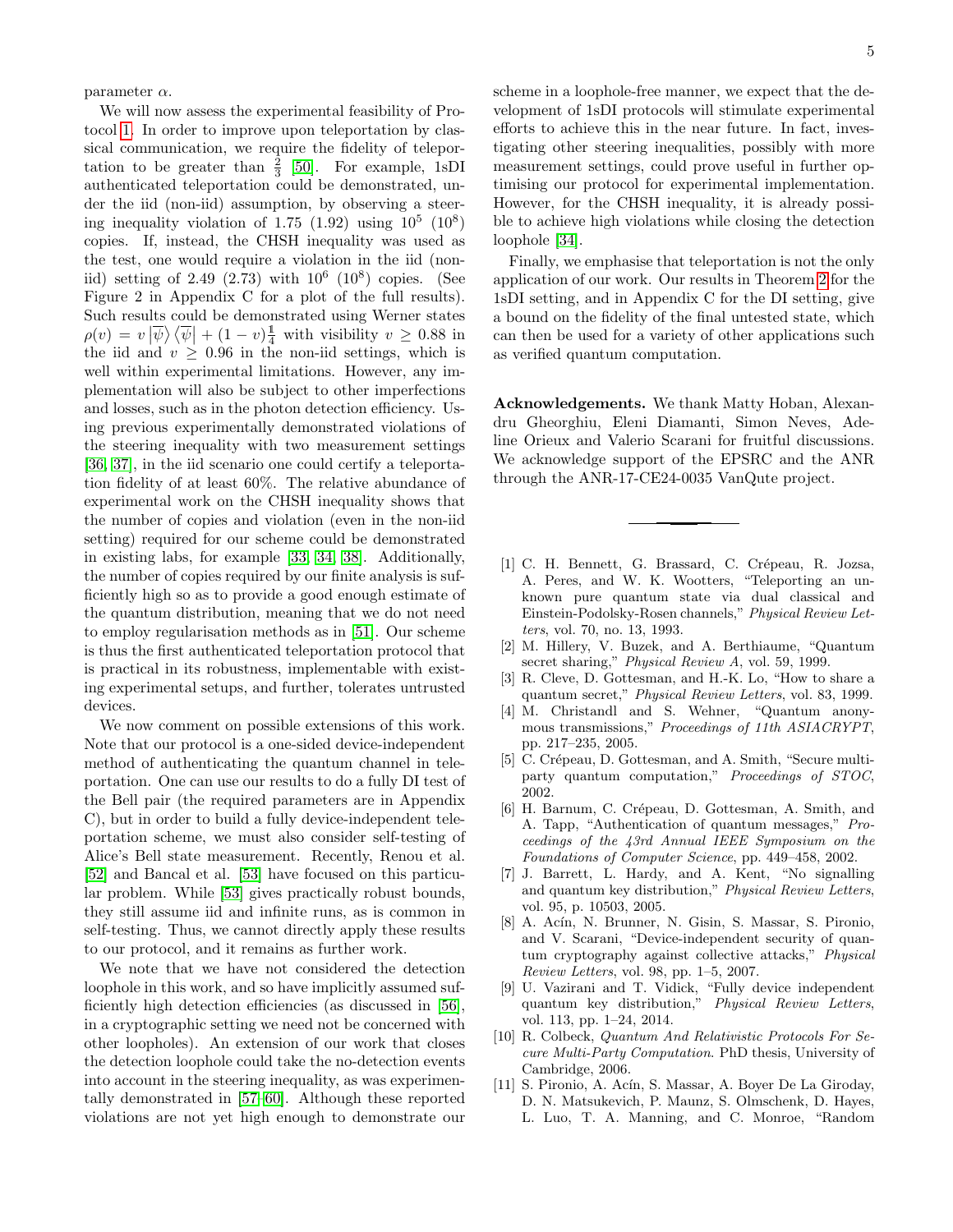numbers certified by Bell's theorem," Nature, vol. 464, no. 7291, pp. 1021–1024, 2010.

- <span id="page-5-0"></span>[12] C. Branciard, E. G. Cavalcanti, S. P. Walborn, V. Scarani, and H. M. Wiseman, "One-sided deviceindependent quantum key distribution: Security, feasibility, and the connection with steering," Physical Review A, vol. 85, no. 1, pp. 1–7, 2012.
- [13] N. Walk, S. Hosseini, J. Geng, O. Thearle, J. Y. Haw, S. Armstrong, S. M. Assad, J. Janousek, T. C. Ralph, T. Symul, H. M. Wiseman, and P. K. Lam, "Experimental demonstration of Gaussian protocols for one-sided device-independent quantum key distribution," Optica, vol. 3, no. 6, pp. 634–642, 2016.
- <span id="page-5-1"></span>[14] E. Passaro, D. Cavalcanti, P. Skrzypczyk, and A. Acín, "Optimal randomness certification in the quantum steering and prepare-and-measure scenarios," New Journal of Physics, vol. 17, pp. 1–11, 2015.
- <span id="page-5-2"></span>[15] D. Mayers and A. Yao, "Self testing quantum apparatus," Quantum Information and Computation, vol. 4, no. 4, 2004.
- <span id="page-5-3"></span>[16] M. McKague, T. H. Yang, and V. Scarani, "Robust selftesting of the singlet," Journal of Physics A: Mathematical and Theoretical, vol. 45, no. 45, 2012.
- [17] M. McKague and M. Mosca, "Generalized self-testing and the security of the 6-state protocol," in Proceedings of 5th Conference on Theory of Quantum Computation, Communication and Cryptography, 2010.
- [18] X. Wu, Y. Cai, T. H. Yang, H. N. Le, J.-D. Bancal, and V. Scarani, "Robust self-testing of the three-qubit W state," Physical Review A, vol. 90, no. 4, pp. 1–10, 2014.
- [19] K. F. Pál, T. Vértesi, and M. Navascués, "Deviceindependent tomography of multipartite quantum states," Physical Review A, vol. 90, no. 4, pp. 1–11, 2014.
- [20] F. Baccari, D. Cavalcanti, P. Wittek, and A. Acín, "Efficient device-independent entanglement detection for multipartite systems," Physical Review X, vol. 7, no. 2, pp. 1– 12, 2017.
- <span id="page-5-4"></span>[21] A. Coladangelo, K. T. Goh, and V. Scarani, "All pure bipartite entangled states can be self-tested," Nature Communications, vol. 8, pp. 1–5, 2017.
- <span id="page-5-5"></span>[22] J. Kaniewski, "Self-testing of binary observables based on commutation," Physical Review A, vol. 95, no. 6, pp. 1– 12, 2017.
- <span id="page-5-11"></span>[23] J.-D. Bancal, M. Navascués, V. Scarani, T. Vértesi, and T. H. Yang, "Physical characterization of quantum devices from nonlocal correlations," Physical Review A, vol. 91, no. 2, 2015.
- <span id="page-5-6"></span>[24] J. Bowles, I. Šupić, D. Cavalcanti, and A. Acín, "Selftesting of Pauli observables for device-independent entanglement certification," [arXiv:1801.10446](http://arxiv.org/abs/1801.10446), pp. 1–27, 2018.
- <span id="page-5-7"></span>[25] A. Gheorghiu, P. Wallden, and E. Kashefi, "Rigidity of quantum steering and one-sided device-independent verifiable quantum computation," New Journal of Physics, vol. 19, 2017.
- <span id="page-5-8"></span>[26] I. Šupić and M. J. Hoban, "Self-testing through EPRsteering," New Journal of Physics, vol. 18, 2016.
- <span id="page-5-9"></span>[27] J. F. Clauser, M. A. Horne, A. Shimony, and R. A. Holt, "Proposed experiment to test local hidden-variable theories," Physical Review Letters, vol. 23, no. 15, 1969.
- <span id="page-5-10"></span>[28] B. W. Reichardt, F. Unger, and U. Vazirani, "Classical command of quantum systems," Nature, vol. 496, 2013.
- <span id="page-5-12"></span>[29] T. H. Yang, T. Vértesi, J.-D. Bancal, V. Scarani, and M. Navascués, "Robust and versatile black-box certi-

fication of quantum devices," Physical Review Letters, vol. 113, 2014.

- <span id="page-5-13"></span>[30] J. Kaniewski, "Analytic and Nearly Optimal Self-Testing Bounds for the Clauser-Horne-Shimony-Holt and Mermin Inequalities," Physical Review Letters, vol. 117, no. 7, 2016.
- <span id="page-5-14"></span>[31] M. Hajdušek, C. Pérez-Delgado, and J. F. Fitzsimons, "Device-independent verifiable blind quantum computation," [arXiv:1502.02563v](http://arxiv.org/abs/1502.02563)2, 2015.
- <span id="page-5-15"></span>[32] R. Arnon-Friedman and J.-D. Bancal, "Deviceindependent certification of one-shot distillable entanglement," [arXiv:1712.09369](http://arxiv.org/abs/1712.09369), 2017.
- <span id="page-5-16"></span>[33] J. B. Altepeter, E. R. Jeffrey, and P. G. Kwiat, "Phasecompensated ultra-bright source of entangled photons," Optics Express, vol. 13, no. 22, 2005.
- <span id="page-5-29"></span>[34] B. G. Christensen, K. T. McCusker, J. Altepeter, B. Calkins, T. Gerrits, A. Lita, A. Miller, L. K. Shalm, Y. Zhang, S. W. Nam, N. Brunner, C. C. W. Lim, N. Gisin, and P. G. Kwiat, "Detection-loophole-free test of quantum nonlocality, and applications," Physical Review Letters, vol. 111, 2013.
- <span id="page-5-26"></span>[35] F. Kaiser, L. A. Ngah, A. Issautier, T. Delord, D. Aktas, V. D'Auria, M. P. De Micheli, A. Kastberg, L. Labonté, O. Alibart, A. Martin, and S. Tanzilli, "Polarization entangled photon-pair source based on quantum nonlinear photonics and interferometry," Optics Communications, vol. 327, pp. 7–16, 2014.
- <span id="page-5-27"></span>[36] D. J. Saunders, S. J. Jones, H. M. Wiseman, and G. J. Pryde, "Experimental EPR-steering using Bell-local states," Nature Physics, vol. 6, 2010.
- <span id="page-5-28"></span>[37] A. Orieux, M. Kaplan, V. Venuti, T. Pramanik, I. Zaquine, and E. Diamanti, "Experimental detection of steerability in Bell local states with two measurement settings," Journal of Optics, vol. 20, 2018.
- <span id="page-5-17"></span>[38] The BIG Bell Test Collaboration, "Challenging local realism with human choices," Nature, vol. 557, pp. 212–216, 2018.
- <span id="page-5-18"></span>[39] H. M. Wiseman, S. J. Jones, and A. C. Doherty, "Steering, entanglement, nonlocality, and the Einstein-Podolsky-Rosen paradox," Physical Review Letters, vol. 98, no. 14, pp. 1–4, 2007.
- <span id="page-5-19"></span>[40] E. G. Cavalcanti, S. J. Jones, H. M. Wiseman, and M. D. Reid, "Experimental criteria for steering and the Einstein-Podolsky-Rosen paradox," Physical Review A, vol. 80, no. 3, 2009.
- <span id="page-5-20"></span>[41] B. S. Cirel'son, "Quantum generalizations of Bell's inequality," Letters in Mathematical Physics, vol. 4, no. 2, pp. 93–100, 1980.
- <span id="page-5-21"></span>[42] M. Navascués, S. Pironio, and A. Acín, "Bounding the set of quantum correlations," Physical Review Letters, vol. 98, no. 1, 2007.
- <span id="page-5-22"></span>[43] M. Navascués, S. Pironio, and A. Acín, "A convergent hierarchy of semidefinite programs characterizing the set of quantum correlations," New Journal of Physics, vol. 10, pp. 1–33, 2008.
- <span id="page-5-23"></span>[44] H. Chernoff, "A Measure of Asymptotic Efficiency for Tests of a Hypothesis Based on the sum of Observations," The Annals of Mathematical Statistics, vol. 23, no. 4, pp. 493–507, 1952.
- <span id="page-5-24"></span>[45] W. Hoeffding, "Probability Inequalities for Sums of Bounded Random Variables," Journal of the American Statistical Association, vol. 58, no. 301, pp. 13–30, 1963.
- <span id="page-5-25"></span>[46] K. Azuma, "Weighted sums of certain dependent random variables," Tohoku Mathematical Journal, vol. 19, no. 3,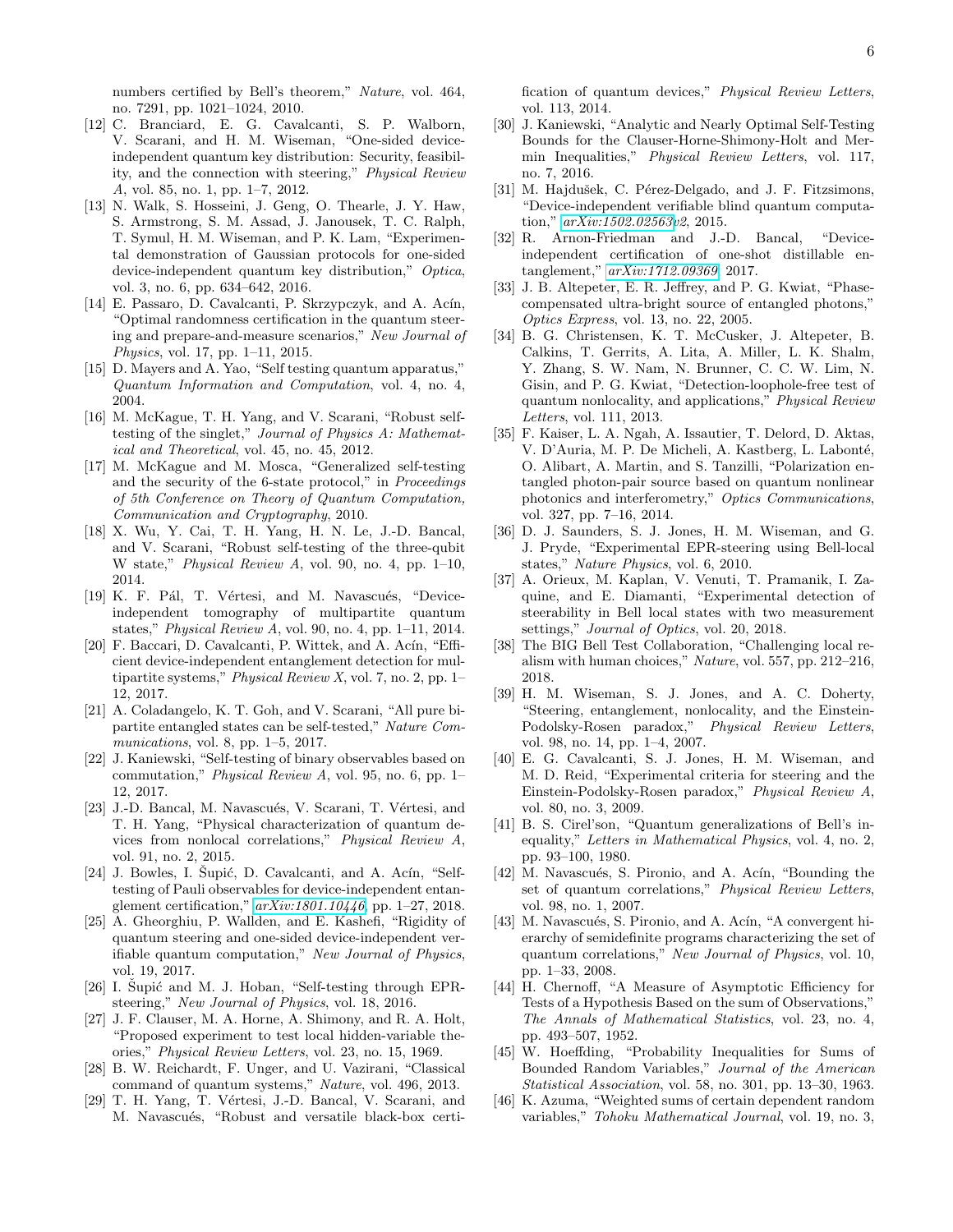pp. 357–367, 1967.

- <span id="page-6-0"></span>[47] M. Horodecki, P. Horodecki, and R. Horodecki, "General teleportation channel, singlet fraction and quasidistillation," Physical Review A, vol. 60, 1999.
- <span id="page-6-1"></span>[48] A. Marin and D. Markham, "Practical sharing of quantum secrets over untrusted channels," Proceedings of the 8th International Conference on Information Theoretic Security, 2015.
- <span id="page-6-2"></span>[49] A. Pappa, A. Chailloux, S. Wehner, E. Diamanti, and I. Kerenidis, "Multipartite entanglement verification resistant against dishonest parties," Physical Review Letters, vol. 108, no. 26, pp. 1–8, 2012.
- <span id="page-6-3"></span>[50] S. Popescu, "Bell's inequalities versus teleportation: What is nonlocality?," Physical Review Letters, vol. 72, no. 6, pp. 797–799, 1994.
- <span id="page-6-4"></span>[51] P.-S. Lin, D. Rosset, Y. Zhang, J.-D. Bancal, and Y.-C. Liang, "Device-independent point estimation from finite data and its application to device-independent property estimation," Physical Review A, vol. 97, 2018.
- <span id="page-6-5"></span>[52] M. O. Renou, J. Kaniewski, and N. Brunner, "Self-testing entangled measurements in quantum networks," Physical Review Letters, vol. 121, no. 25, 2018.
- <span id="page-6-6"></span>[53] J.-D. Bancal, N. Sangouard, and P. Sekatski, "Noiseresistant device-independent certification of Bell state measurements," Physical Review Letters, vol. 121, no. 25, 2018.
- <span id="page-6-10"></span>[54] CVX Research Inc., "CVX: Matlab Software for Disciplined Convex Programming, version 2.0,"  $http://cvxr.com/cvx, 2012.$  $http://cvxr.com/cvx, 2012.$
- <span id="page-6-11"></span>[55] M. Grant and S. Boyd, *Graph implementations for non*smooth convex programs. Springer-Verlag Limited, 2008.
- <span id="page-6-7"></span>[56] S. Pironio, A. Acín, N. Brunner, N. Gisin, S. Massar, and V. Scarani, "Device-independent quantum key distribution secure against collective attacks," New Journal of Physics, vol. 11, 2009.
- <span id="page-6-8"></span>[57] B. Wittmann, S. Ramelow, F. Steinlechner, N. Langford, N. Brunner, H. M. Wiseman, R. Ursin, and A. Zeilinger, "Loophole-free Einstein-Podolsky-Rosen experiment via quantum steering," New Journal of Physics, vol. 14, 2012.
- [58] D. H. Smith, G. Gillett, M. P. de Almeida, C. Branciard, A. Fedrizzi, T. J. Weinhold, A. Lita, B. Calkins, T. Gerrits, H. M. Wiseman, S. W. Nam, and A. G. White, "Conclusive quantum steering with superconducting transition-edge sensors," Nature Communications, vol. 3, 2012.
- [59] A. J. Bennet, D. A. Evans, D. J. Saunders, C. Branciard, E. G. Cavalcanti, H. M. Wiseman, and G. J. Pryde, "Arbitrarily loss-tolerant Einstein-Podolsky-Rosen steering allowing a demonstration over 1km of optical fiber with no detection loophole," Physical Review X, vol. 2, 2012.
- <span id="page-6-9"></span>[60] S. Wollmann, N. Walk, A. J. Bennet, H. M. Wiseman, and G. J. Pryde, "Observation of genuine one-way Einstein-Podolsky-Rosen steering," Physical Review Letters, vol. 116, 2016.

#### APPENDIX A: PROOF OF THEOREM 1

**Theorem 1.** (a) In the 1sDI setting, if the parties observe a 2  $- \epsilon$  violation of the steering inequality, then  $f(\epsilon) = 1.26\epsilon, f'(\epsilon) = 3.10\epsilon$ .

(b) In the DI setting, if the parties observe a  $2\sqrt{2}$  –  $\epsilon$  violation of the CHSH inequality, then  $f(\epsilon)$  =  $1.19\epsilon, f'(\epsilon) = 3.70\epsilon.$ 

Proof. Our proof is given in the following subsections.

### 1. Fidelity expressions for 1sDI

We first look at how to get an expression for the fidelity of the self-testing where we follow and extend the method of [\[26\]](#page-5-8), using the SWAP isometry, which will later be fed into the SDP optimisation. Let Bob's untrusted device be a black box with measurement settings  $y \in \{0, 1\}$  and outcomes  $\mathbf{b} \in \{0, 1\}$ . The untrusted measurements made by Bob are then written in terms of the projectors  $E_{\text{blv}}$ as  $X_B = 2E_{0|1} - 1$ ,  $Z_B = 2E_{0|0} - 1$ .

The SWAP isometry  $\Phi = \mathbb{1}_A \otimes \Phi_B$  (Figure [1\)](#page-7-0), the standard in self-testing literature, performs the SWAP operation if the untrusted devices are operating correctly. It is composed of adding a trusted ancilla in a known state  $(|+\rangle)$  to Bob's subsystem, and then a unitary transformation which swaps part of the untrusted state onto the ancilla, resulting in a two-qubit state.

The unitary transformation is written in such a way that it incorporates Bob's untrusted operators that we wish to test. Denoting Bob's system as  $B$  and his ancilla system as  $B'$ , this transformation is given by  $VHU$ , where

$$
V = |0\rangle \langle 0|_{B'} \otimes 1 \, B + |1\rangle \langle 1|_{B'} \otimes X_B, \tag{6}
$$

$$
H = |+\rangle \langle 0|_{B'} + |-\rangle \langle 1|_{B'}, \qquad (7)
$$

$$
U = |0\rangle \langle 0|_{B'} \otimes 1 \, B + |1\rangle \langle 1|_{B'} \otimes Z_B. \tag{8}
$$

The isometry then acts on the untrusted state as

$$
\Phi(|\psi\rangle) = \mathbb{1}_A \otimes (VHU)_{B'B} |\psi\rangle_{AB} |+\rangle_{B'}.
$$
 (9)

To self-test the state, we will determine a bound on the fidelity  $F(\text{tr}_B[\Phi(|\psi\rangle \langle \psi|)], |\overline{\psi}\rangle) = \langle \overline{\psi} | \text{tr}_B[\Phi(|\psi\rangle \langle \psi|)] | \overline{\psi}\rangle.$ 

In addition, we wish to self-test the untrusted measurement operators  $N_B$ . To study this, we look at the action of the isometry given by

$$
\Phi(\mathbb{1}_A \otimes N_B |\psi\rangle) = \mathbb{1}_A \otimes (VHU)_{B'B}\mathbb{1}_A \otimes N_B |\psi\rangle_{AB} |+\rangle_{B'}.
$$
\n(10)

In the ideal case, we have  $1_A \otimes \overline{N}_B |\overline{\psi}\rangle$ . We will determine the closeness between these two expressions, and denoting  $|\psi'\rangle = \overline{M}_A \otimes N_B |\psi\rangle$ , we will compute a bound on the fidelity  $F(\text{tr}_B[\Phi(|\psi'\rangle\langle\psi'|)], \overline{M}_A \otimes \overline{N}_B |\overline{\psi}\rangle).$ 

Our fidelity expressions will be in terms of assemblages on Alice's side, given by  $\tau_{\mathsf{b}\vert\mathsf{y}} = \text{tr}_B(\mathbb{1}_A \otimes E_{\mathsf{b}\vert\mathsf{y}} |\psi\rangle \langle \psi|).$ The full forms of these expressions are given in Table [I.](#page-7-1)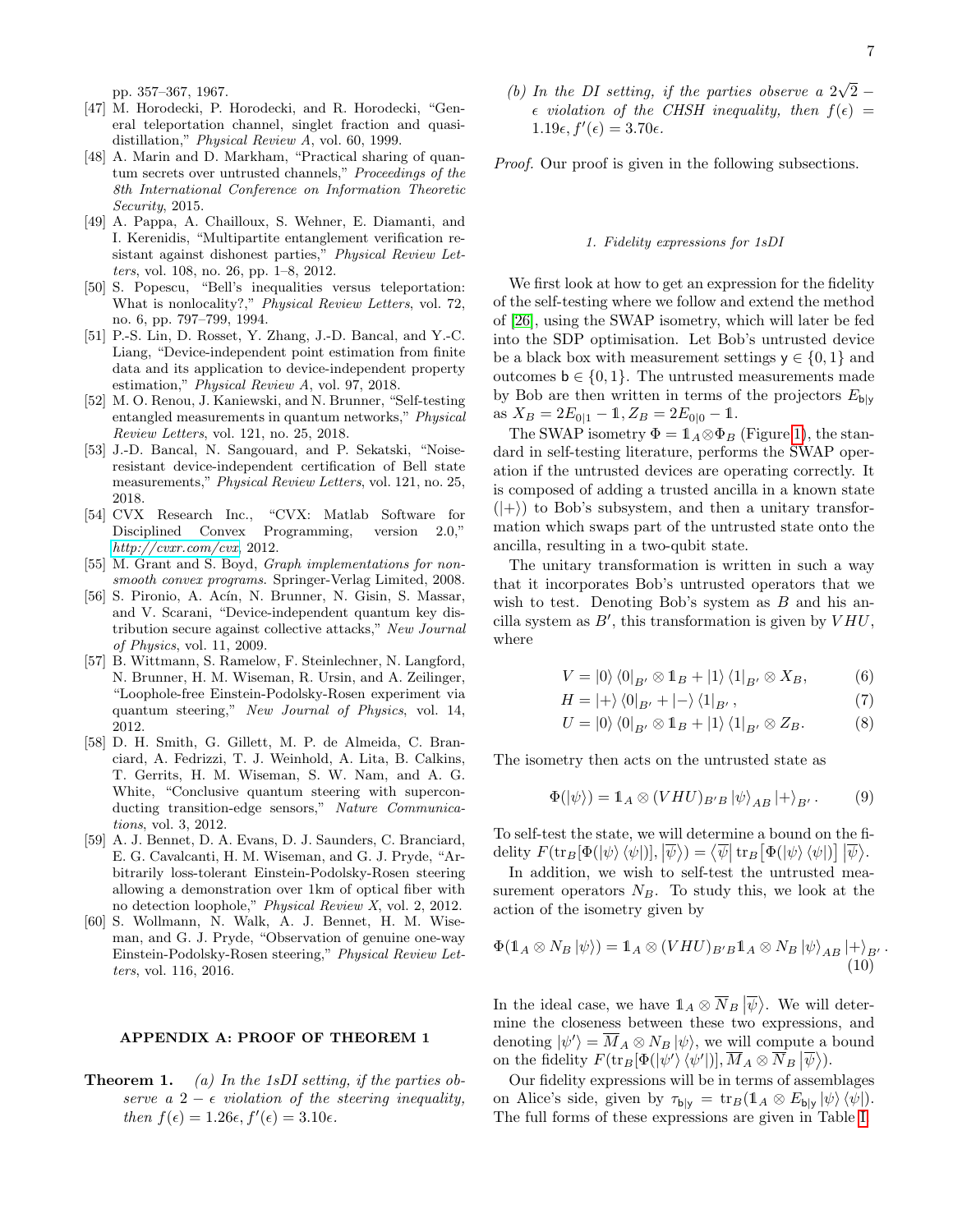| To test | <i>Fidelity expression</i>                                                                                                                                                                                                                                                                                                                                                                                                                                                                                                                                                                      |  |  |  |  |  |
|---------|-------------------------------------------------------------------------------------------------------------------------------------------------------------------------------------------------------------------------------------------------------------------------------------------------------------------------------------------------------------------------------------------------------------------------------------------------------------------------------------------------------------------------------------------------------------------------------------------------|--|--|--|--|--|
| State   | $\frac{1}{2}\left[\left(0_A \tau_{0 0} 0_A\right)+\left(0_A \left(2\tau_{0 1,0 0}-2\tau_{0 0,0 1,0 0}\right) 1_A\right)\right]$<br>+ $\langle 1_A   (2\tau_{0 0,0 1} - 2\tau_{0 0,0 1,0 0})  0_A\rangle + \langle 1_A   (\rho_A - \tau_{0 0})  1_A\rangle$                                                                                                                                                                                                                                                                                                                                      |  |  |  |  |  |
| $Z_B$   | $\frac{1}{2} \left  \left\langle 0_A \right  \tau_{0 0}  0_A \rangle + \left\langle 0_A \right  (2 \tau_{0 1,0 0} - 2 \tau_{0 0,0 1,0 0})  1_A \rangle \right $<br>$+ \langle 1_A   (2\tau_{0 0,0 1} - 2\tau_{0 0,0 1,0 0})  0_A \rangle + \langle 1_A   (\rho_A - \tau_{0 0})  1_A \rangle \Big]$                                                                                                                                                                                                                                                                                              |  |  |  |  |  |
| $X_B$   | $\frac{1}{2}\left[\left\langle 0_A\right \left(\rho_A-\tau_{0 0}-4\tau_{0 1,0 0,0 1}+2\tau_{0 0,0 1}+2\tau_{0 1,0 0}\right)\right 0_A\right]$<br>$+ \langle 0_A   (-2\tau_{0 0,0 1} + 4\tau_{0 0,0 1,0 0,0 1} + 4\tau_{0 1,0 0,0 1,0 0} + 4\tau_{0 1,0 0,0 1} - 2\tau_{0 0,0 1,0 0}$<br>$-8\tau_{0 1,0 0,0 1,0 0,0 1}) 1_A\rangle+\langle1_A (-2\tau_{0 1,0 0}+4\tau_{0 0,0 1,0 0,0 1}+4\tau_{0 1,0 0,0 1,0 0}+4\tau_{0 1,0 0,0 1}$<br>$-2\tau_{0 0,0 1,0 0}-8\tau_{0 1,0 0,0 1,0 0,0 1}) 0_A\rangle+\langle1_A  (4\tau_{0 1,0 0,0 1}-2\tau_{0 0,0 1}-2\tau_{0 1,0 0}+\tau_{0 0}) 1_A\rangle  $ |  |  |  |  |  |

<span id="page-7-1"></span>TABLE I: Fidelity expressions for the 1sDI setting.



 $\equiv$ 

<span id="page-7-0"></span>FIG. 1: The SWAP isometry applied to Bob's system for selftesting the state  $|\psi\rangle$ .

#### 2. Fidelity expressions for DI

We use a similar framework for self-testing in the DI setting, following [\[23\]](#page-5-11). Since both Alice and Bob's devices are now untrusted, we apply the SWAP isometry to both parties' systems to extract a Bell pair. For ease of calculations, we now take the ideal state to be

$$
\left| \overline{\psi} \right\rangle = \frac{1}{\sqrt{2}} \begin{bmatrix} \cos\left(\frac{\pi}{8}\right) \\ \sin\left(\frac{\pi}{8}\right) \\ \sin\left(\frac{\pi}{8}\right) \\ -\cos\left(\frac{\pi}{8}\right) \end{bmatrix}, \tag{11}
$$

which is equivalent to the Bell state up to local unitaries. This state maximally violates the CHSH inequality if Alice and Bob measure the  $\sigma_Z, \sigma_X$  operators, which simplifies our analysis. The isometry  $\Phi = \Phi_A \otimes \Phi_B$  performs

the same SWAP operation here, but we write it slightly differently to follow [\[23\]](#page-5-11). The ancilla on both parties' systems  $A', B'$  is initialised in state  $|0\rangle$ , and the unitary transformation is now written as  $VRV$ , where V is defined as before and  $R$  is given by

$$
R = \mathbb{1}_{A'} \otimes \left(\frac{\mathbb{1}_A + Z_A}{2}\right) + \sigma_{X_{A'}} \otimes \left(\frac{\mathbb{1}_A - Z_A}{2}\right) \tag{12}
$$

on Alice's side, for example. For self-testing the state, we then have

$$
\Phi(\ket{\psi}) = (VRV)_{A'A} \otimes (VRV)_{B'B} \ket{\psi}_{AB} \otimes \ket{00}_{A'B'}.
$$
\n(13)

The fidelity is given by  $F(\text{tr}_{AB}[\Phi(\ket{\psi}\bra{\psi})], \ket{\overline{\psi}}) =$  $\left\langle \overline{\psi}\right\vert \text{tr}_{AB}\big[\Phi(\left\vert \psi\right\rangle \left\langle \psi\right\vert )\big]\left\vert \overline{\psi}\right\rangle \text{.}%$ 

For self-testing the measurements, we now denote Alice's untrusted measurement operator as  $M_A$  and  $|\psi'\rangle =$  $M_A \otimes N_B |\psi\rangle$ . After applying the isometry, we have

$$
\Phi(M_A \otimes N_B |\psi\rangle) =
$$
  
\n
$$
(VRV)_{A'A} \otimes (VRV)_{B'B} M_A \otimes N_B |\psi\rangle_{AB} |00\rangle_{A'B'}.
$$
\n(14)

The ideal operators acting on the ideal state gives  $\left| \overline{\psi'} \right\rangle = \overline{M}_A \otimes \overline{N}_B \left| \overline{\psi} \right\rangle$ . The fidelity is then given by  $F(\text{tr}_{AB}[\Phi(\ket{\psi'} \bra{\psi'})], \overline{M}_A \otimes \overline{N}_B | \overline{\psi} \rangle$  $=$  $\left\langle\overline{\psi'}\right\vert\text{tr}_{AB}[\Phi(\left\vert\psi'\right\rangle\left\langle\psi'\right\vert)]\left\vert\overline{\psi'}\right\rangle$ .

The full forms of these fidelity expressions are given in Table [II.](#page-8-0)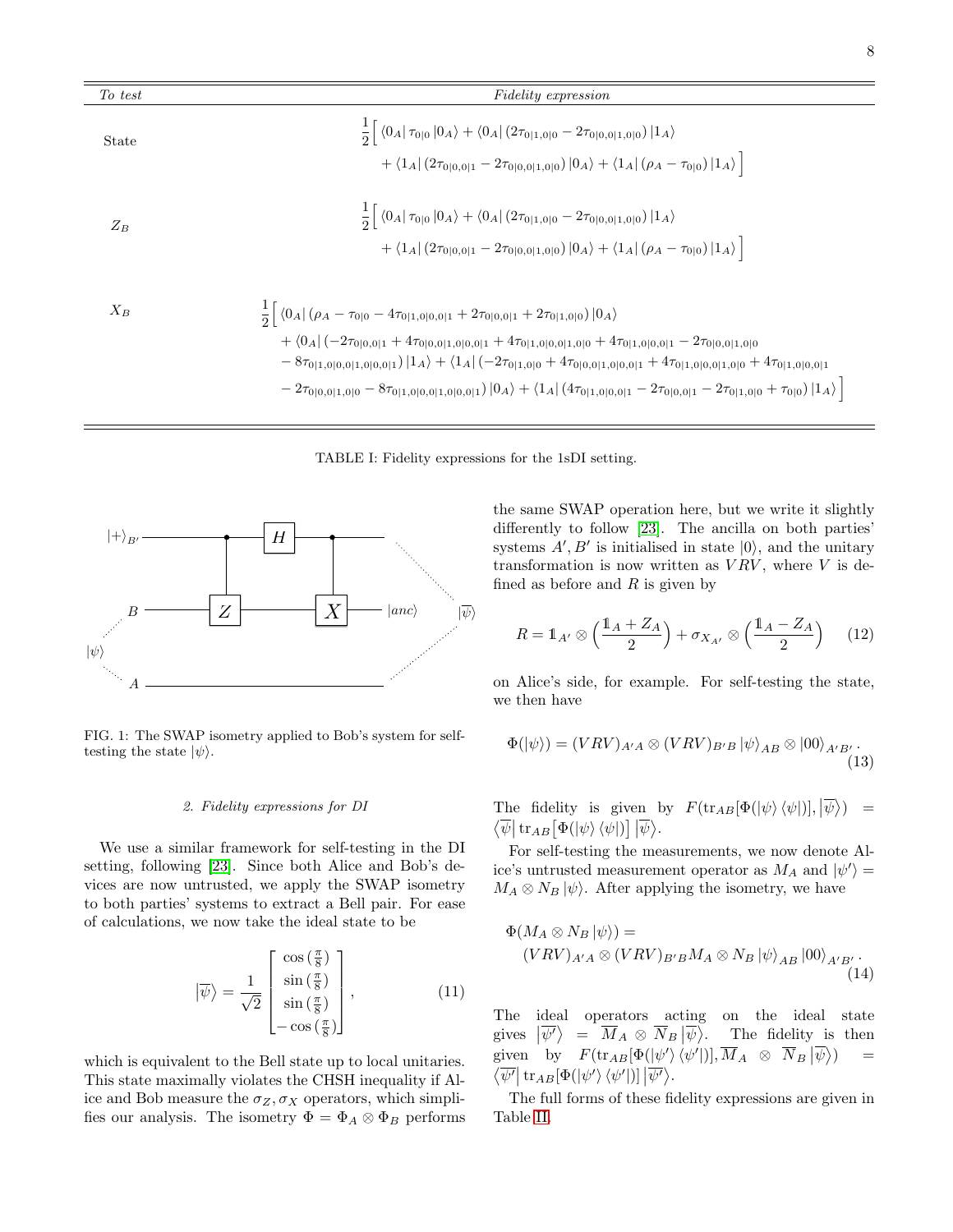State  
\n
$$
\frac{1}{2} \Big[ \frac{1}{2} + \frac{1}{2\sqrt{2}} \langle Z_A Z_B \rangle + \frac{1}{4\sqrt{2}} \langle Z_A X_B \rangle + \frac{1}{4\sqrt{2}} \langle X_A Z_B \rangle - \frac{1}{8\sqrt{2}} \langle X_A X_B \rangle - \frac{1}{8} \langle Z_A X_A Z_B X_B \rangle
$$
\n
$$
- \frac{1}{8} \langle X_A Z_A X_B Z_B \rangle + \frac{1}{8} \langle X_A Z_A Z_B X_B \rangle + \frac{1}{8} \langle Z_A X_A X_B Z_B \rangle + \frac{1}{8\sqrt{2}} \langle Z_A X_A Z_A X_B \rangle
$$
\n
$$
+ \frac{1}{8\sqrt{2}} \langle X_A Z_B X_B Z_B \rangle - \frac{1}{4\sqrt{2}} \langle Z_A X_A Z_A Z_B \rangle - \frac{1}{4\sqrt{2}} \langle Z_A Z_B X_B Z_B \rangle - \frac{1}{8\sqrt{2}} \langle Z_A X_A Z_A Z_B X_B Z_B \rangle \Big]
$$

$$
Z_A \otimes Z_B
$$
\n
$$
\frac{1}{2} \Big[ \frac{1}{2} + \frac{1}{2\sqrt{2}} \langle Z_A Z_B \rangle + \frac{1}{4\sqrt{2}} \langle Z_A X_B \rangle + \frac{1}{4\sqrt{2}} \langle X_A Z_B \rangle - \frac{1}{8\sqrt{2}} \langle X_A X_B \rangle - \frac{1}{8} \langle Z_A X_A Z_B X_B \rangle
$$
\n
$$
- \frac{1}{8} \langle X_A Z_A X_B Z_B \rangle + \frac{1}{8} \langle X_A Z_A Z_B X_B \rangle + \frac{1}{8} \langle Z_A X_A X_B Z_B \rangle + \frac{1}{8\sqrt{2}} \langle Z_A X_A Z_A X_B \rangle
$$
\n
$$
+ \frac{1}{8\sqrt{2}} \langle X_A Z_B X_B Z_B \rangle - \frac{1}{4\sqrt{2}} \langle Z_A X_A Z_A Z_B \rangle - \frac{1}{4\sqrt{2}} \langle Z_A Z_B X_B Z_B \rangle - \frac{1}{8\sqrt{2}} \langle Z_A X_A Z_A Z_B X_B Z_B \rangle \Big]
$$

$$
X_A \otimes X_B
$$
\n
$$
\frac{1}{2} \Big[ \frac{1}{2} - \frac{1}{8\sqrt{2}} \langle X_A X_B \rangle - \frac{1}{4\sqrt{2}} \langle X_A Z_A X_A X_B \rangle - \frac{1}{4\sqrt{2}} \langle X_A X_B Z_B X_B \rangle - \frac{1}{8} \langle Z_A X_A Z_B X_B \rangle
$$
\n
$$
- \frac{1}{8} \langle X_A Z_A X_B Z_B \rangle + \frac{1}{8} \langle X_A Z_A Z_B X_B \rangle + \frac{1}{8} \langle Z_A X_A X_B Z_B \rangle + \frac{1}{2\sqrt{2}} \langle X_A Z_A X_A X_B Z_B X_B \rangle
$$
\n
$$
+ \frac{1}{8\sqrt{2}} \langle X_A Z_A X_A Z_A X_A X_B \rangle + \frac{1}{8\sqrt{2}} \langle X_A X_B Z_B X_B Z_B X_B \rangle + \frac{1}{4\sqrt{2}} \langle X_A Z_A X_A Z_A X_A X_B Z_B X_B \rangle
$$
\n
$$
+ \frac{1}{4\sqrt{2}} \langle X_A Z_A X_A X_B Z_B X_B Z_B X_B \rangle - \frac{1}{8\sqrt{2}} \langle X_A Z_A X_A Z_A X_A X_B Z_B X_B \rangle \Big]
$$
\n
$$
1 \Big[ 1 + \frac{1}{2} \langle Z, X_A \rangle - \frac{1}{2} \langle X_A X_A X_B Z_B X_B \rangle + \frac{1}{2} \langle Z, X_A Z_A X_A X_B Z_B X_B \rangle \Big]
$$

$$
Z_A \otimes X_B
$$
\n
$$
\frac{1}{2} \Big[ \frac{1}{2} + \frac{1}{4\sqrt{2}} \langle Z_A X_B \rangle - \frac{1}{8\sqrt{2}} \langle X_A X_B \rangle + \frac{1}{8\sqrt{2}} \langle Z_A X_A Z_A X_B \rangle - \frac{1}{2\sqrt{2}} \langle Z_A X_B Z_B X_B \rangle - \frac{1}{4\sqrt{2}} \langle X_A X_B Z_B X_B \rangle - \frac{1}{8} \langle X_A Z_A Z_B X_B \rangle - \frac{1}{8} \langle X_A Z_A X_B Z_B \rangle + \frac{1}{8} \langle Z_A X_A X_B Z_B \rangle + \frac{1}{4\sqrt{2}} \langle Z_A X_A Z_A X_B Z_B X_B \rangle - \frac{1}{4\sqrt{2}} \langle Z_A X_B Z_B X_B Z_B X_B \rangle + \frac{1}{8\sqrt{2}} \langle X_A X_B Z_B X_B Z_B X_B \rangle - \frac{1}{8\sqrt{2}} \langle Z_A X_A Z_A X_B Z_B X_B Z_B X_B \rangle \Big]
$$

# <span id="page-8-0"></span>TABLE II: Fidelity expressions for the DI setting.

### 3. Constraints

Our aim is to then determine a bound on the fidelity measures in Tables [I](#page-7-1)- [II,](#page-8-0) given an  $\epsilon$ -near-maximal viola-

tion of the steering or CHSH inequalities.

assemblages on Alice's side as

$$
\text{tr}[\sigma_Z(2\tau_{0|0} - \rho_A) + \sigma_X(2\tau_{0|1} - \rho_A)] = 2 - \epsilon,
$$
\n(15)\n
$$
\text{tr}[\sqrt{2}\sigma_Z(2\tau_{0|0} - \rho_A) + \sqrt{2}\sigma_X(2\tau_{0|1} - \rho_A)] = 2\sqrt{2} - \epsilon,
$$
\n(16)

In the 1sDI setting, these inequalities can be written in the form of Alice's trusted operators  $\sigma_X, \sigma_Z$  acting on assemblages that result from Bob measuring his untrusted operators  $X, Z$ . We write our inequalities in terms of

for the steering and CHSH inequalities, respectively.

In the DI case, where both parties' devices are untrusted, they must demonstrate nonlocality by violating the CHSH inequality.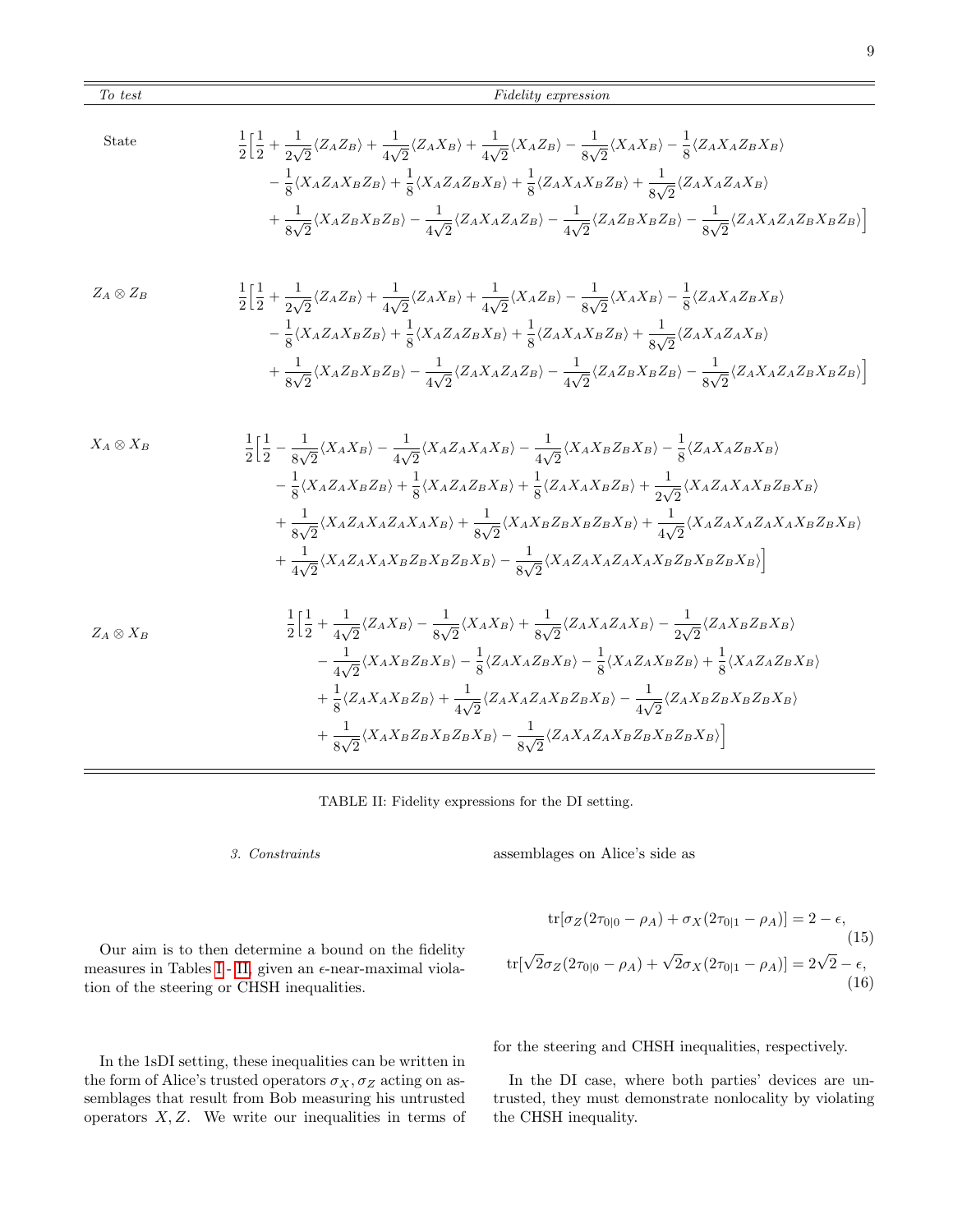### 4. Finding a bound via SDP

We then use an SDP to find the minimum value of our fidelity expression consistent with the amount of violation of the inequality. It is formulated as follows:

minimise tr(PT)  
such that 
$$
\Gamma \ge 0
$$
  
tr(QF) = w. (17)

Here,  $\Gamma$  is the moment matrix from the NPA hierarchy for characterising quantum correlations [\[42,](#page-5-21) [43\]](#page-5-22). In the 1sDI setting, the rows are given by a set of operators that are some product of Bob's projectors  $E_{\text{blv}}$  written as  $\{\mathcal{E}_1, ..., \mathcal{E}_m\}$ , the columns by the adjoints, and each element is given by  $\Gamma_{kl} = \text{tr}_B(\mathcal{E}_l^{\dagger})$  $\int_l^T \mathcal{E}_k |\psi\rangle \langle \psi|$ . Thus,  $\Gamma$  is an  $m \times m$  matrix composed of assemblage elements. In the DI setting, the rows are given by a set of operators that are some combination of both Alice and Bob's operators  $A_k, B_k$ , which results in the elements of Γ being expec-tation values. It has been proven in [\[23,](#page-5-11) [26\]](#page-5-8) that  $\Gamma$  is positive semidefinite.

Our constraint is then given by the amount of violation w of a suitable inequality. Formulating our problem in terms of an SDP essentially amounts to finding a suitable form of Γ that contains all the elements in our fidelity and inequality expressions, writing these expressions in terms of symmetric matrices  $P, Q$  acting on  $\Gamma$ , and constraining the structure of Γ.

For self-testing the measurements, this final step is the most time-consuming. For example, in the case of selftesting the  $X \otimes X$  measurement in the DI scenario, to solve the SDP we require a  $\Gamma$  of size 81  $\times$  81, which has over 22, 000 constraints. To work around this problem, we have automated this process of generating  $\Gamma$  and its constraints, using a combination of C++ and Python scripts. Our code takes as input the rows and columns of Γ. It then generates all the entries of Γ, determines which entries are equal to one another, and after some processing, outputs a list of all the unique constraints, in a format that can be directly entered into our SDP.

Once our SDP is set up, we solve it via CVX [\[54,](#page-6-10) [55\]](#page-6-11), giving the bounds in Theorem [1.](#page-0-0) An alternative form of our bounds is given in Table [III,](#page-10-0) for comparison with the literature.

### $\Box$

# APPENDIX B: PROOF OF THEOREM 2

**Theorem 2.** The fidelity of the entangled state used for teleportation in step 7 of Protocol 1 (up to local isometry) is bounded in the iid setting with probability at least  $(1 \epsilon^x$ ) by

$$
F \ge 1 - \alpha \left[ \frac{2\epsilon}{q} + \epsilon \right],\tag{18}
$$

and in the non-iid setting with probability at least 
$$
(1 - \epsilon^x)(1 - \sqrt{\alpha \left[\frac{2\epsilon}{q} + \frac{\epsilon}{2} + \frac{4q^2x\epsilon \log \frac{1}{\epsilon} + 2\epsilon^2}{8q^2x \log \frac{1}{\epsilon} + \epsilon^2}\right] }
$$
 by  

$$
F \ge 1 - \sqrt{\alpha \left[\frac{2\epsilon}{q} + \frac{\epsilon}{2} + \frac{4q^2x\epsilon \log \frac{1}{\epsilon} + 2\epsilon^2}{8q^2x \log \frac{1}{\epsilon} + \epsilon^2}\right] }, \qquad (19)
$$

<span id="page-9-0"></span>where  $\alpha = 1.26$ .

Proof. Our proof extends techniques from [\[25,](#page-5-7) [31\]](#page-5-14). Let us assume Alice and Bob share K Bell pairs, partitioned into n pairs used for testing, and 1 pair used for teleportation. For each Bell pair, Alice and Bob measure either  $X \otimes X$ or  $Z \otimes Z$ . Note that although we use an untested pair for teleportation, we will include this in our analysis as a 'hypothetical measurement'. Since half of the pairs are measured in  $X \otimes X$  and the other half in  $Z \otimes Z$  in each test round, we have the number of tested pairs measured in either basis as  $n_{XX} = n_{ZZ} = \frac{n}{2}$ .

For now, we will assume that a pair measured in  $X \otimes X$ is used for teleportation and the others for testing, and the pairs measured in  $Z \otimes Z$  are only used for testing. We will see later that this assumption does not affect the results. We also partition K into  $K_{XX}$  and  $K_{ZZ}$ , which are the total number of pairs measured in each respective basis. Thus we have  $K_{XX} = n_{XX} + 1 = \frac{n+2}{2}$ ,  $K_{ZZ} =$  $n_{ZZ} = \frac{n}{2}.$ 

The *ideal correlation* for a pair measured in the basis  $X \otimes X$  is given by  $\mu_{XX} = \langle \overline{\psi} | \sigma_X \otimes \sigma_X | \overline{\psi} \rangle$ , and similarly for  $Z \otimes Z$ . Note that  $\mu_{XX} + \mu_{ZZ} = 2$ .

The *measured correlation* in round  $i$  is denoted by  $\hat{C}_i = a_i b_i$ , where  $a_i, b_i$  are Alice and Bob's measurement outcomes which are either  $\pm 1$ . The average measured correlation can be written in terms of deviation from the ideal correlation, denoted by  $\epsilon_{XX}, \epsilon_{ZZ}$  for the tested pairs, and  $\epsilon'_{XX}$  for the pair r used for teleportation, as

$$
\frac{1}{K_{XX}} \sum_{i=1}^{K_{XX}} \hat{C}_i = \frac{1}{K_{XX}} \Big[ \sum_{i=1}^{n_{XX}} \hat{C}_i + \hat{C}_r \Big] \tag{20}
$$
\n
$$
= \frac{1}{K_{XX}} \Big[ n_{XX} (\mu_{XX} - \epsilon_{XX}) + \mu_{XX} - \epsilon_{XX}' \Big]
$$

$$
(21)
$$

<span id="page-9-2"></span><span id="page-9-1"></span>,

$$
\frac{1}{K_{ZZ}}\sum_{i=1}^{K_{ZZ}}\hat{C}_i = \frac{1}{K_{ZZ}}\Big[\sum_{i=1}^{n_{ZZ}}\hat{C}_i\Big]
$$
\n(22)

$$
=\frac{1}{K_{ZZ}}\Big[n_{ZZ}(\mu_{ZZ}-\epsilon_{ZZ})\Big].
$$
 (23)

Using our tested pairs, the measured correlation showed a deviation  $\epsilon$  from the ideal correlation, giving  $\epsilon = \epsilon_{XX} + \epsilon_{ZZ}$ . We take  $\epsilon_{XX} = \epsilon_{ZZ} = \frac{\epsilon}{2}$ , but any other choice does not have a significant effect on our results. We will discuss the hypothetical deviation separately for the iid and non-iid cases.

The *true correlation*, or expectation value, in a round i where  $X \otimes X$  is measured is denoted by  $C_i = \text{tr}(X \otimes X \rho_i)$ ,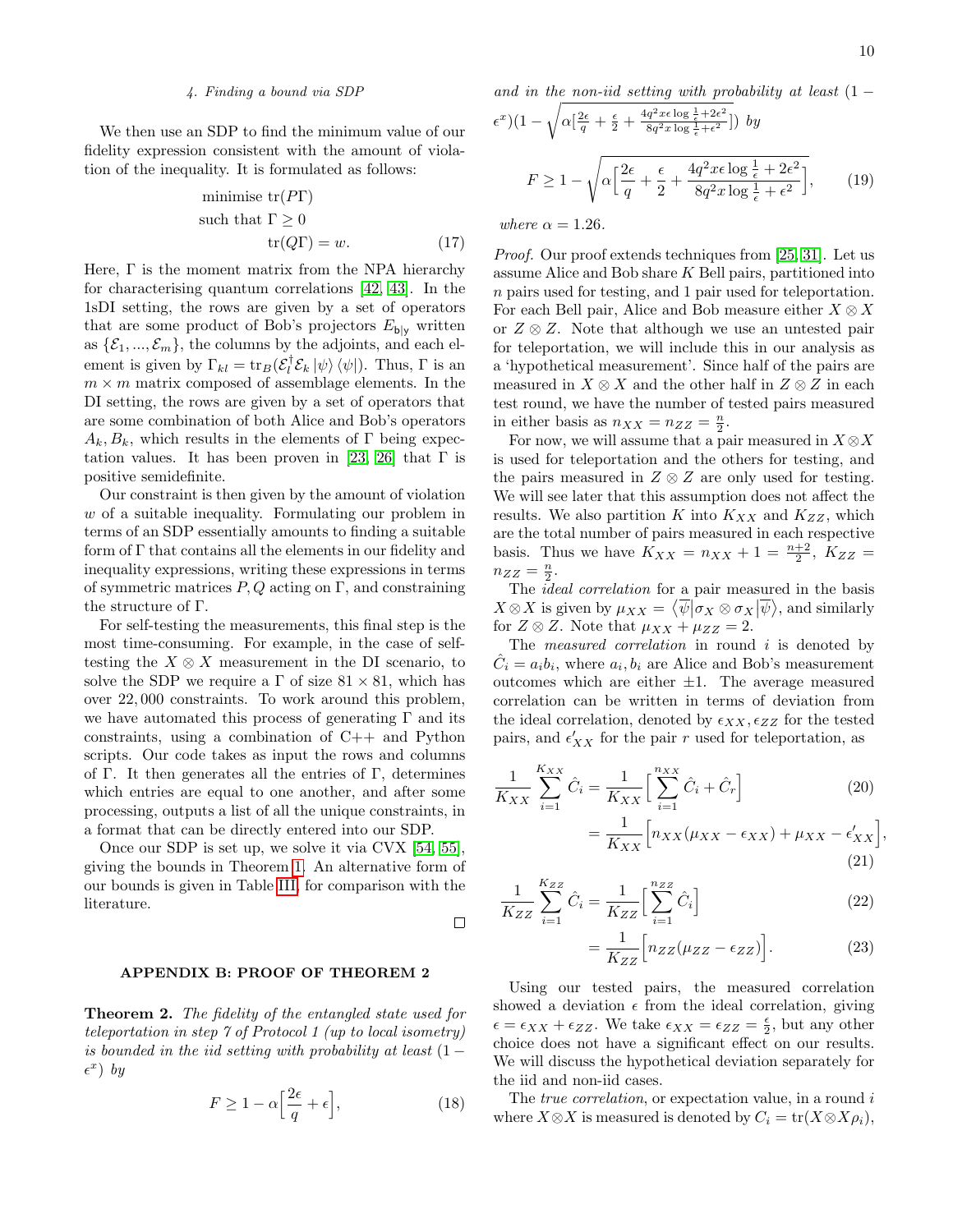|                       | Method     | Trust              | Inequality                             | <i>State bound</i>                                                      | <i>State and measurements bound</i>                                     |
|-----------------------|------------|--------------------|----------------------------------------|-------------------------------------------------------------------------|-------------------------------------------------------------------------|
| Reichardt et al. [28] | analytical | DI                 | <b>CHSH</b>                            | $320\sqrt{\epsilon}$                                                    |                                                                         |
| McKague et al. [16]   | analytical | DI                 | <b>CHSH</b>                            | $10.9\epsilon^{1/4} + 3.6\sqrt{\epsilon}$                               | $10.9\epsilon^{1/4} + 13.1\sqrt{\epsilon}$                              |
| Kaniewski [30]        | analytical | DI                 | <b>CHSH</b>                            | $1.18\sqrt{\epsilon}$                                                   |                                                                         |
| Bancal et al. [23]    | numerical  | DI                 | <b>CHSH</b>                            | $1.48\sqrt{\epsilon}$                                                   |                                                                         |
| Gheorghiu et al. [25] | analytical | 1sDI               | steering                               | $2.8\sqrt{\epsilon}+0.5\epsilon$                                        | $10.8\sqrt{\epsilon}+0.5\epsilon$                                       |
| Šupić et al. [26]     | numerical  | 1sDI               | <b>CHSH</b>                            | $1.34\sqrt{\epsilon}$                                                   |                                                                         |
| This work             | numerical  | 1sDI<br>1sDI<br>DI | steering<br><b>CHSH</b><br><b>CHSH</b> | $1.59\sqrt{\epsilon}$<br>$1.34\sqrt{\epsilon}$<br>$1.54\sqrt{\epsilon}$ | $2.49\sqrt{\epsilon}$<br>$2.10\sqrt{\epsilon}$<br>$2.72\sqrt{\epsilon}$ |

<span id="page-10-0"></span>TABLE III: New and existing bounds on trace distance, given an  $\epsilon$ -near-maximal violation of the inequality. The state bound gives an upper bound on  $\|\Phi(\ket{\psi}) - \ket{\overline{\psi}} \otimes |anc\rangle\| \leq \sqrt{2f(\epsilon)}$ , while the state and measurements bound gives an upper bound on  $\|\Phi(M_A \otimes N_B |\psi\rangle) - (\overline{M}_A \otimes \overline{N}_B |\overline{\psi}\rangle) \underline{\otimes} |anc\rangle\| \leq \sqrt{2f'(\epsilon)}$ , where the relation between the bounds is calculated from Equation (39) of [\[23\]](#page-5-11). In the 1sDI case,  $M_A = \overline{M}_A$ , since we trust Alice's measurement devices.

and similarly for  $Z \otimes Z$ , where  $\rho_i$  is the shared state in that round.

Given the  $\epsilon$ -closeness between the ideal and measured correlation, we now compute the closeness between the ideal and true correlation over the Bell pairs measured in  $X \otimes X$  and  $Z \otimes Z$  separately. We can then apply our self-testing result from Theorem [1](#page-0-0) to bound the fidelity of the state. At first, we will assume iid, and then remove this assumption for the most general scenario.

### 1. iid setting

In the iid setting, the untrusted components are assumed to behave the same way in each round. This implies that the hypothetical correlation of the untested pair will be the same as a tested pair  $(\epsilon'_{XX} = \epsilon_{XX})$ . Note that this would be the same if we had used a pair measured in  $Z \otimes Z$  for the teleportation. Substituting in Equations  $(21)$  and  $(23)$ , we get

$$
\frac{1}{K_{XX}} \sum_{i=1}^{K_{XX}} \hat{C}_i = \mu_{XX} - \frac{\epsilon}{2},\tag{24}
$$

$$
\frac{1}{K_{ZZ}}\sum_{i=1}^{K_{ZZ}}\hat{C}_i = \mu_{ZZ} - \frac{\epsilon}{2}.
$$
 (25)

Now, let us consider  $X \otimes X$ . We start by defining a variable  $W_j = \sum_{i=1}^j (\hat{C}_i - C_i)$ , where  $j \in \{0, 1, ..., K_{XX}\}.$ We then use the Chernoff-Hoeffding bound [\[44,](#page-5-23) [45\]](#page-5-24) for approximating the expectation value of independent random variables. We have  $g_i \leq \hat{C}_i \leq h_i$ , where  $g_i =$   $-1, h_i = 1$ . This gives

$$
\Pr(W_{K_{XX}} \ge \gamma) \le \exp\left(-\frac{2\gamma^2}{\sum_{i=1}^{K_{XX}} (h_i - g_i)^2}\right) \tag{26}
$$

$$
\leq \exp\biggl(-\frac{\gamma^2}{2K_{XX}}\biggr). \tag{27}
$$

We choose  $\gamma = K_{XX} \epsilon$ , which gives

$$
\Pr\left(\frac{1}{K_{XX}}W_{K_{XX}} \ge \epsilon\right)
$$
\n
$$
= \Pr\left(\frac{1}{K_{XX}}\left[\sum_{i=1}^{K_{XX}} \hat{C}_i - \sum_{i=1}^{K_{XX}} C_i\right] \ge \epsilon\right) \quad (28)
$$
\n
$$
= \Pr\left(\mu_{XX} - \frac{\epsilon}{2} - \frac{1}{K_{XX}} \sum_{i=1}^{K_{XX}} C_i \ge \epsilon\right) \quad (29)
$$

$$
= \Pr(\mu_{XX} - \frac{1}{2} - \frac{1}{K_{XX}} \sum_{i=1}^{N} C_i \ge \epsilon) \quad (29)
$$

$$
\le \exp\left(-\frac{1}{2}K_{XX}\epsilon^2\right). \tag{30}
$$

<span id="page-10-2"></span><span id="page-10-1"></span>.

Thus, we have

$$
\Pr\Big(\frac{1}{K_{XX}}\sum_{i=1}^{K_{XX}} C_i - \mu_{XX} \ge -\frac{3}{2}\epsilon\Big) \ge 1 - \exp\Big(-\frac{1}{2}K_{XX}\epsilon^2\Big) \tag{31}
$$

Similar calculations for  $Z \otimes Z$  give us

$$
\Pr\left(\frac{1}{K_{ZZ}}\sum_{i=1}^{K_{ZZ}}C_i - \mu_{ZZ} \ge -\frac{3}{2}\epsilon\right) \ge 1 - \exp\left(-\frac{1}{2}K_{ZZ}\epsilon^2\right).
$$
 (32)

Let  $\rho_{avg} = \frac{1}{K} \sum_{i=1}^{K} \rho_i$  be the average state over all K Bell pairs, including the one used for teleportation. Since the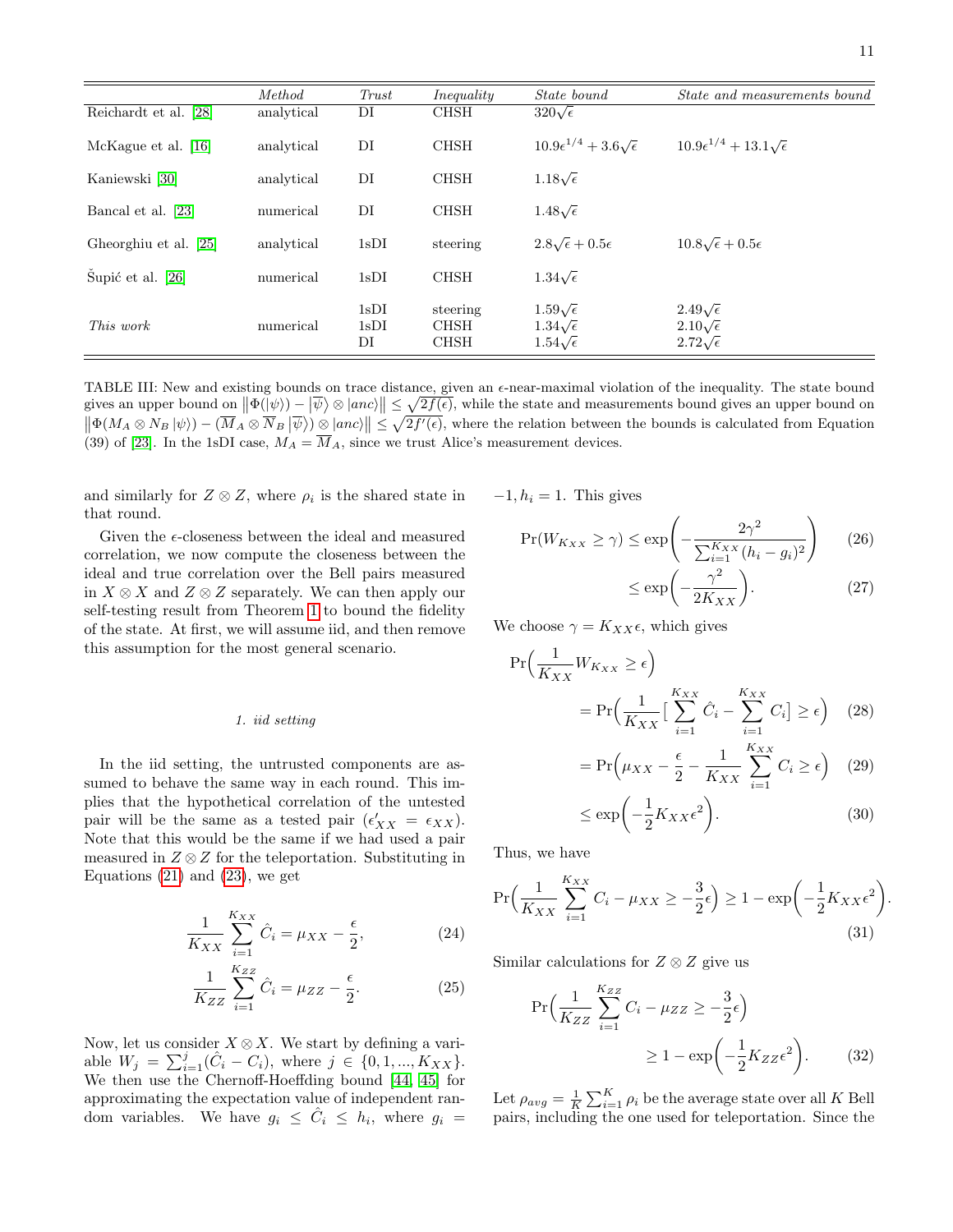states in each round are identical in the iid setting,  $\rho_{avg} =$  $\rho_i$ . We define the following averaged true correlations:

$$
C^{XX} = \frac{1}{K_{XX}} \sum_{i=1}^{K_{XX}} C_i, \ C^{ZZ} = \frac{1}{K_{ZZ}} \sum_{i=1}^{K_{ZZ}} C_i.
$$
 (33)

We now rephrase Equations [\(31\)](#page-10-1) and [\(32\)](#page-10-2) as

$$
\Pr\left(C^{XX} - \mu_{XX} \ge -\frac{3}{2}\epsilon\right) \ge 1 - \exp\left(-\frac{1}{4}(n+2)\epsilon^2\right),\tag{34}
$$

$$
\Pr\left(C^{ZZ} - \mu_{ZZ} \ge -\frac{3}{2}\epsilon\right) \ge 1 - \exp\left(-\frac{1}{4}n\epsilon^2\right). \tag{35}
$$

The true correlation for the averaged state when measured in the  $X \otimes X$  basis is given by  $C^{XX} = \text{tr}(X \otimes$  $X\rho_{avg}$ , and similarly for  $Z \otimes Z$ . Combining Equations [\(34\)](#page-11-0) and [\(35\)](#page-11-1), we get

$$
C^{XX} + C^{ZZ} - (\mu_{XX} + \mu_{ZZ}) \ge -\frac{3}{2}\epsilon - \frac{3}{2}\epsilon \tag{36}
$$

$$
C^{XX} + C^{ZZ} \ge 2 - 3\epsilon \tag{37}
$$

$$
\geq 2 - \delta, \tag{38}
$$

with probability  $\geq \left[1 - \exp\left(-\frac{1}{4}(n+2)\epsilon^2\right)\right]\left[1 - \epsilon\right]$  $\exp(-\frac{1}{4}n\epsilon^2)$   $\geq 1 - \exp(-\frac{1}{4}n\epsilon^2)$ , and where  $\delta = 3\epsilon$ . If  $|\zeta\rangle$  is a purification of  $\rho_{avg}$ , we get

$$
\langle \zeta | X \otimes X | \zeta \rangle + \langle \zeta | Z \otimes Z | \zeta \rangle \ge 2 - \delta, \tag{39}
$$

with probability  $\geq 1 - \exp(-\frac{1}{4}n\epsilon^2)$ . Our self-testing result in Theorem [1](#page-0-0) tells us that given such a correlation in expectation values, we have for  $\alpha = 1.26$ ,

$$
F(\text{tr}_B[\Phi(|\zeta\rangle\langle\zeta|)], |\overline{\psi}\rangle) \ge 1 - \alpha \delta,\tag{40}
$$

with probability  $\geq 1 - \exp(-\frac{1}{4}n\epsilon^2)$ . This gives

$$
F(\text{tr}_B[\Phi(\rho_{avg})], |\overline{\psi}\rangle) \ge 1 - \alpha \delta,
$$
 (41)

with probability  $\geq 1 - \exp(-\frac{1}{4}n\epsilon^2)$ . If we set  $n =$  $\frac{4}{\epsilon^2} \log \frac{1}{\epsilon}$ , we get  $F(\text{tr}_B[\Phi(\rho_{avg})], |\overline{\psi}\rangle) \geq 1 - \alpha \delta$ , with probability  $\geq 1 - \epsilon$ . We rewrite this as follows, recalling that  $\rho_{avg} = \rho_i$  in the iid setting:

$$
F(\text{tr}_B[\Phi(\rho_i)], |\overline{\psi}\rangle) \ge 1 - \alpha[3\epsilon],\tag{42}
$$

with probability  $\geq 1 - \epsilon$ . The total number of pairs we need in our protocol is then  $K = \frac{4}{\epsilon^2} \log \frac{1}{\epsilon} + 1$ .

Since our focus is on developing a protocol that can be implemented in the lab, we will now further optimise this analysis given our experimental limitations. If it is very difficult for us to observe a high violation of the steering inequality, but we are not limited in the number of pairs we can generate, then we can modify the above

analysis as follows. We now choose  $\gamma = K_{XX}\frac{\epsilon}{q}$  in our Chernoff-Hoeffding bound, which gives

$$
\Pr\left(\frac{1}{K_{XX}}W_{K_{XX}} \ge \frac{\epsilon}{q}\right) \le \exp\left(-\frac{1}{2q^2}K_{XX}\epsilon^2\right). \tag{43}
$$

Going through the calculations as above, we obtain

$$
\Pr\left(\frac{1}{K_{XX}}\sum_{i=1}^{K_{XX}} C_i - \mu_{XX} \ge -\frac{\epsilon}{q} - \frac{\epsilon}{2}\right) \ge 1 - \exp\left(-\frac{1}{2q^2}K_{XX}\epsilon^2\right). \tag{44}
$$

<span id="page-11-1"></span><span id="page-11-0"></span>Similarly for  $Z \otimes Z$ , we get

$$
\Pr\left(\frac{1}{K_{ZZ}}\sum_{i=1}^{K_{ZZ}}C_i - \mu_{ZZ} \ge -\frac{\epsilon}{q} - \frac{\epsilon}{2}\right)
$$

$$
\ge 1 - \exp\left(-\frac{1}{2q^2}K_{ZZ}\epsilon^2\right). \tag{45}
$$

This gives us  $C^{XX} + C^{ZZ} \geq 2 - \delta$  with probability  $\geq$  $1 - \exp\left(-\frac{1}{4q^2}n\epsilon^2\right)$ , where  $\delta = \frac{2\epsilon}{q} + \epsilon$ . If we now set  $n = \frac{4q^2x}{\epsilon^2} \log \frac{1}{\epsilon}$ , this gives us

$$
F(\text{tr}_B[\Phi(\rho_i)], |\overline{\psi}\rangle) \ge 1 - \alpha \Big[\frac{2\epsilon}{q} + \epsilon\Big],\tag{46}
$$

with probability  $\geq 1 - \epsilon^x$ . The total number of pairs we need in our protocol is then  $K = \frac{4q^2x}{\epsilon^2} \log \frac{1}{\epsilon} + 1$ . Note that as  $q, x \to \infty$ , the expression for fidelity reduces to the self-testing result of  $F \geq 1 - \alpha \epsilon$  with probability 1.

# 2. Non-iid setting

Now, we no longer assume the same behaviour throughout the rounds. We first determine the hypothetical correlation of the untested pair. We consider the worst case scenario i.e. the maximum possible error. Since  $\mu_{XX} = 1$ , this then gives  $\epsilon'_{XX} = 2$ . Note that we get this same value if we had used the  $Z \otimes Z$  pair for teleportation. Substituting in Equations [\(21\)](#page-9-1) and [\(23\)](#page-9-2), we get

$$
\frac{1}{K_{XX}}\sum_{i=1}^{K_{XX}}\hat{C}_i = \mu_{XX} - \left[\frac{8+n\epsilon}{2n+4}\right],\tag{47}
$$

$$
\frac{1}{K_{ZZ}}\sum_{i=1}^{K_{ZZ}}\hat{C}_i = \mu_{ZZ} - \frac{\epsilon}{2}.\tag{48}
$$

The true correlation  $C_i$  now depends on the history of the measurements made, which we denote  $H_i$ , and so we can also write this as

$$
C_i = \Pr(a_i = b_i | H_i) - \Pr(a_i \neq b_i | H_i).
$$
 (49)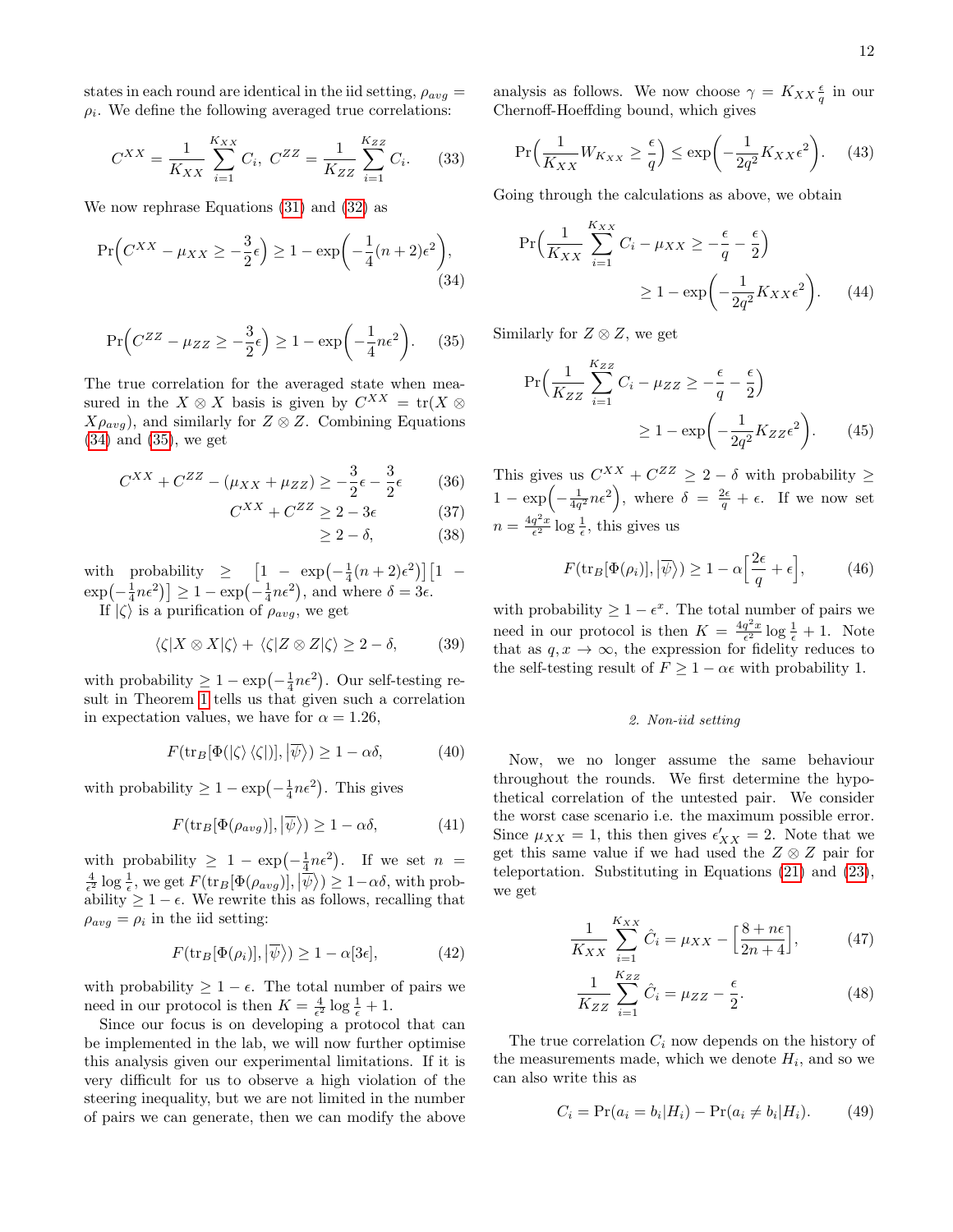$\Box$ 

We have  $|W_{j+1} - W_j| \le 2$ , since  $\hat{C}_i = \pm 1, -1 \le C_i \le 1$ . The expectation value of  $W_j$  is finite, and the conditional expected value  $E(W_{j+1}|H_j) = W_j$ . Thus,  $\{W_j\}$  is a martingale. We can use the Azuma-Hoeffding inequality [\[45,](#page-5-24) [46\]](#page-5-25) here, which gives us for  $|W_{j+1} - W_j| \le d_i$ :

$$
\Pr(W_{K_{XX}} \ge \gamma) \le \exp\left(-\frac{\gamma^2}{2\sum_{i=1}^{K_{XX}} d_i^2}\right) \qquad (50)
$$

$$
\le \exp\left(-\frac{\gamma^2}{8K_{XX}}\right). \qquad (51)
$$

We again choose  $\gamma = K_{XX} \epsilon$ , which gives

$$
\Pr\left(\frac{1}{K_{XX}}W_{K_{XX}} \ge \epsilon\right) \le \exp\left(-\frac{1}{8}K_{XX}\epsilon^2\right),\qquad(52)
$$

$$
\Pr\left(\frac{1}{K_{XX}}\sum_{i=1}^{K_{XX}} C_i - \mu_{XX} \ge -\frac{3n\epsilon + 8 + 4\epsilon}{2n + 4}\right) \ge 1 - \exp\left(-\frac{1}{8}K_{XX}\epsilon^2\right).
$$
 (53)

For  $Z \otimes Z$ , we get

$$
\Pr\Big(\frac{1}{K_{ZZ}}\sum_{i=1}^{K_{ZZ}}C_i - \mu_{ZZ} \ge -\frac{3}{2}\epsilon\Big) \ge 1 - \exp\Big(-\frac{1}{8}K_{ZZ}\epsilon^2\Big). \tag{54}
$$

We substitute for  $K_{XX}$ ,  $K_{ZZ}$  and obtain  $\langle \zeta | X \otimes X | \zeta \rangle +$  $\langle \zeta | Z \otimes Z | \zeta \rangle \geq 2 - \delta$  with probability  $\geq 1 - \exp(-\frac{1}{16}n\epsilon^2),$ where  $\delta = \frac{3n\epsilon + 4 + 5\epsilon}{n+2}$ .

If we now set  $n = \frac{16}{\epsilon^2} \log \frac{1}{\epsilon}$  and use our self-testing result from Theorem [1,](#page-0-0) we get

$$
F(\text{tr}_B[\Phi(\rho_{avg})], |\overline{\psi}\rangle) \ge 1 - \alpha \delta,
$$
 (55)

with probability  $\geq 1 - \epsilon$ .

Note that here,  $\rho_{avg}$  is not equal to  $\rho_i$ , since we do not assume the source behaves the same way in each round. Thus, in order to characterise the state in any round, we will extend Lemma 5 of [\[25\]](#page-5-7) as follows.

**Lemma 4.** Let  $\rho_{avg} = \frac{1}{K} \sum_{i=1}^{K} \rho_i$ . If, for some pure state  $|\Psi\rangle$ , we have that

$$
F(\rho_{avg}, |\Psi\rangle) \ge 1 - \eta,\tag{56}
$$

then for a uniformly at random chosen  $i \in \{1, ..., K\}$ , with probability at least  $1 - \sqrt{\eta}$  we can bound the fidelity by

$$
F(\rho_i, |\Psi\rangle) \ge 1 - \sqrt{\eta}.\tag{57}
$$

*Proof.* We can write  $F(\rho_{avg}, |\Psi\rangle) \geq 1 - \eta$  as

$$
\frac{1}{K} \sum_{i=1}^{K} F(\rho_i, |\Psi\rangle) \ge 1 - \eta.
$$
 (58)

We wish to find a bound on any  $F(\rho_i, |\Psi\rangle)$ , given this bound on the average  $F(\rho_i, |\Psi\rangle)$ . Let us take p to be the fraction of *i*'s such that  $F(\rho_i, |\Psi\rangle) \leq 1 - \eta - \beta$ , and  $(1-p)$  to be the fraction of i's such that  $F(\rho_i, |\Psi\rangle) \ge$  $1 - \eta - \beta$ . We take this to be the worst case scenario, so  $F(\rho_i, |\Psi\rangle) = 1$  with probability  $(1 - p)$ . We can then write

$$
\frac{1}{K} \sum_{i=1}^{K} F(\rho_i, |\Psi\rangle) \le p \times (1 - \eta - \beta) + (1 - p) \times 1 \quad (59)
$$

$$
1 - \eta \le p \times (1 - \eta - \beta) + 1 - p. \quad (60)
$$

This gives  $p \leq \frac{\eta}{\eta+\beta}$ , and  $1-p \geq \frac{\beta}{\eta+\beta}$ . Thus, if we choose a random *i*, then with probability  $\geq \frac{\beta}{\eta+\beta}$  its fidelity can be lower-bounded by  $F(\rho_i, |\Psi\rangle) \geq 1 - \eta - \beta$ . We choose  $\beta = \sqrt{\eta} - \eta$ , which gives

$$
F(\rho_i, |\Psi\rangle) \ge 1 - \sqrt{\eta},\tag{61}
$$

with probability  $\geq 1 - \sqrt{\eta}$ .

Applying Lemma [4](#page-12-0) to our scenario, we obtain

$$
F(\text{tr}_B[\Phi(\rho_i)], |\overline{\psi}\rangle) \ge 1 - \sqrt{\alpha \delta},\tag{62}
$$

with probability  $\geq (1 - \epsilon)(1 - \sqrt{\alpha \delta}).$ 

Writing  $\delta$  in terms of  $\epsilon$ , we have our final result that the state  $\rho_i$  in any round, including the one used for teleportation, is such that

$$
F(\text{tr}_B[\Phi(\rho_i)], |\overline{\psi}\rangle) \ge 1 - \sqrt{\alpha \left[\frac{48\epsilon \log \frac{1}{\epsilon} + 4\epsilon^2 + 5\epsilon^3}{16 \log \frac{1}{\epsilon} + 2\epsilon^2}\right]},
$$
\n(63)

with probability  $\geq (1 - \epsilon)(1 - \sqrt{\alpha \left[ \frac{48\epsilon \log \frac{1}{\epsilon} + 4\epsilon^2 + 5\epsilon^3}{16 \log \frac{1}{\epsilon} + 2\epsilon^2} \right] }$  $\frac{1}{2} \log \frac{1}{\epsilon} + 4\epsilon^2 + 5\epsilon^3$ <br> $\left[16 \log \frac{1}{\epsilon} + 2\epsilon^2\right]$ .

The total number of pairs we need in our protocol is then  $K = \frac{16}{\epsilon^2} \log \frac{1}{\epsilon} + 1$ .

If we wish to optimise this further given our experimental limitations, we can do a similar modification to the above analysis as in the iid setting, which gives us

$$
F(\text{tr}_B[\Phi(\rho_i)], |\overline{\psi}\rangle) \ge 1 - \sqrt{\alpha \left[\frac{2\epsilon}{q} + \frac{\epsilon}{2} + \frac{4q^2x\epsilon\log\frac{1}{\epsilon} + 2\epsilon^2}{8q^2x\log\frac{1}{\epsilon} + \epsilon^2}\right]},
$$
(64)

<span id="page-12-0"></span>with probability 
$$
\geq
$$
  $(1 - \epsilon^x)(1 -$   
\n $\sqrt{\alpha \left[ \frac{2\epsilon}{q} + \frac{\epsilon}{2} + \frac{4q^2x\epsilon \log \frac{1}{\epsilon} + 2\epsilon^2}{8q^2x \log \frac{1}{\epsilon} + \epsilon^2} \right]}.$ 

The total number of pairs used in the protocol is  $K =$  $\frac{16q^2x}{\epsilon^2}\log\frac{1}{\epsilon}+1.$  $\Box$